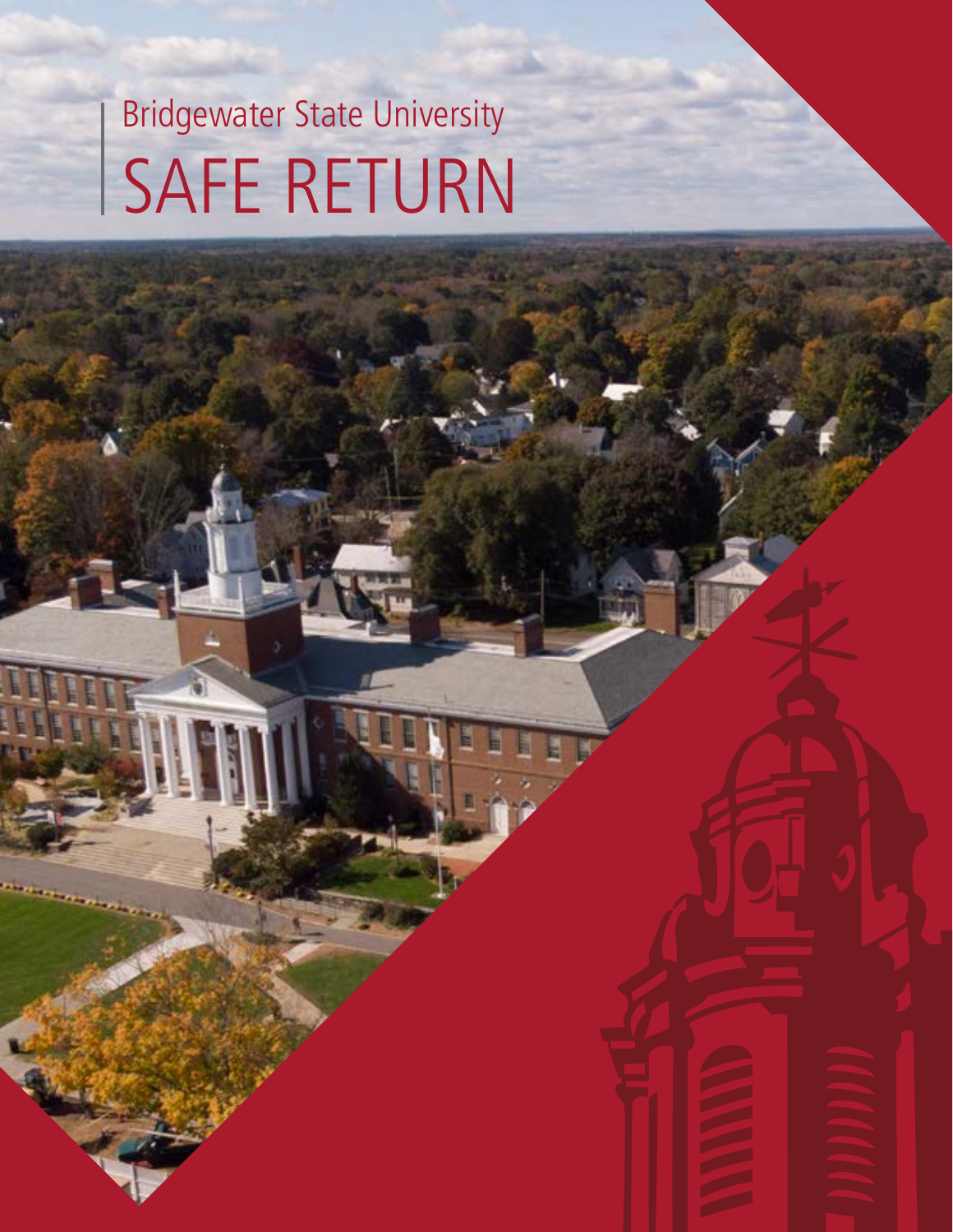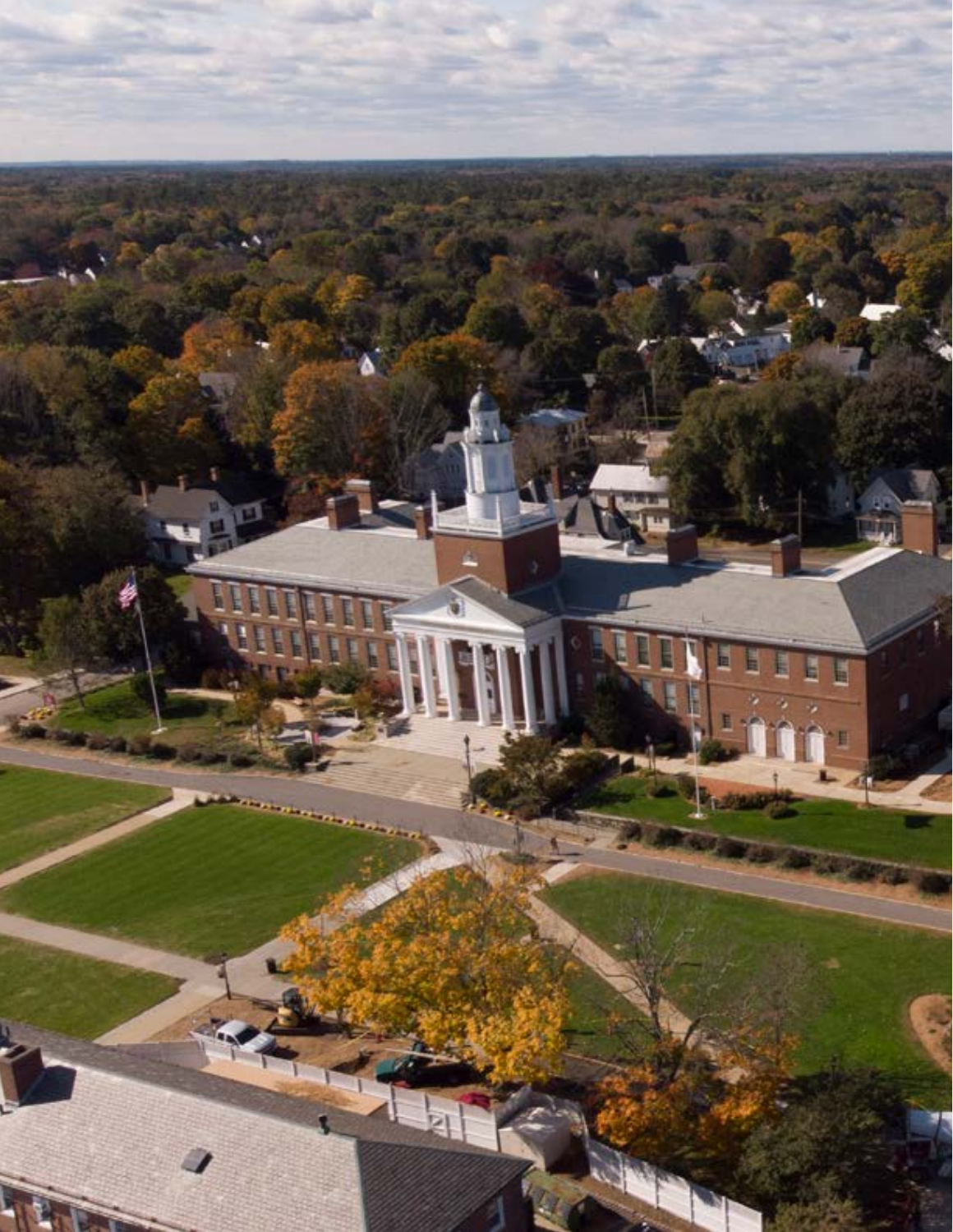### **TABLE OF CONTENTS**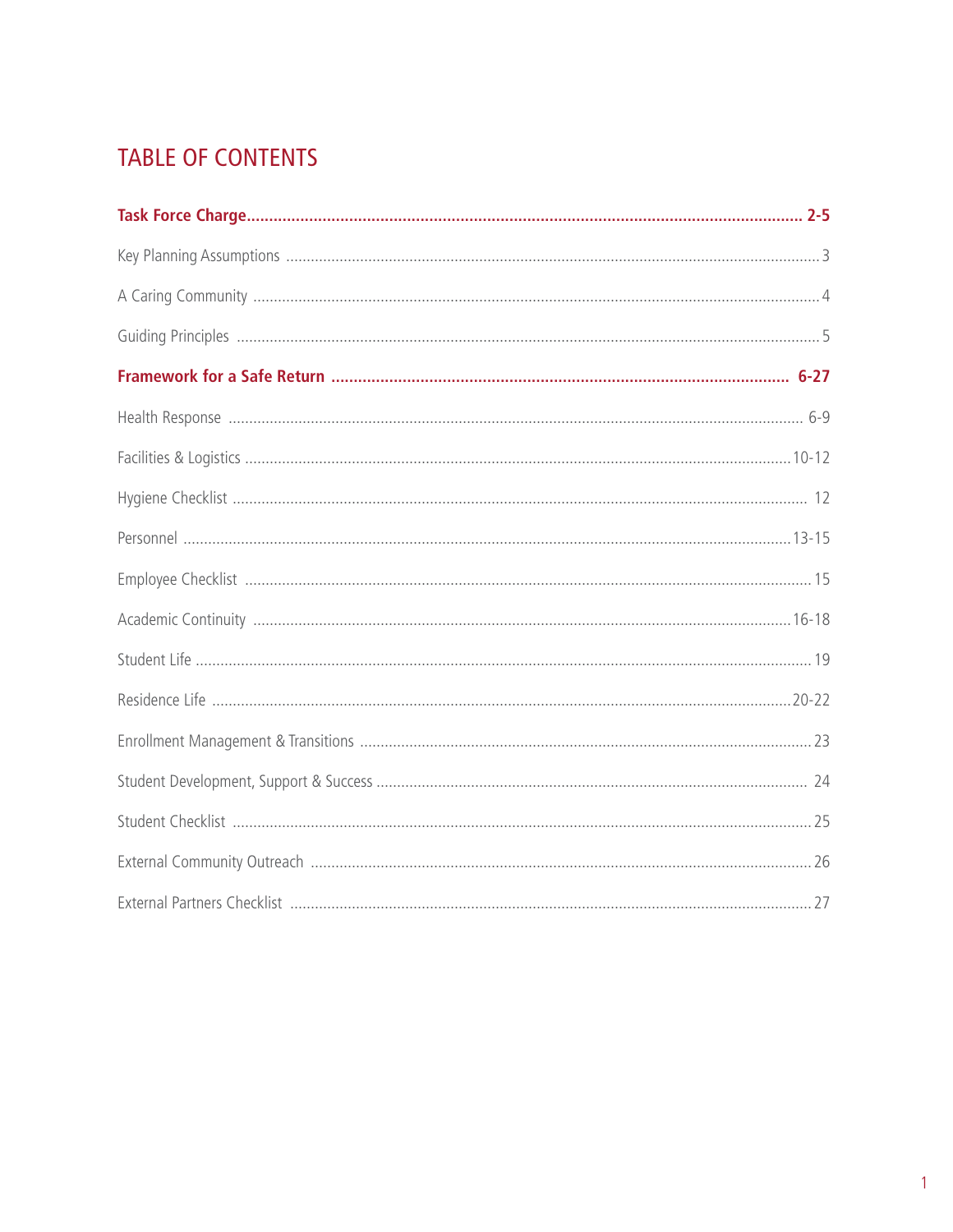<span id="page-3-0"></span>

Responding to the COVID-19 global pandemic and its effects on the Bridgewater State University community, President Frederick W. Clark Jr., Esq. launched the Safe Return Task Force on May 5, 2020. Led by Provost Karim Ismaili, the Task Force was charged with planning and coordinating the safe return of students, faculty, librarians and staff to campus in fall 2020.

While the Safe Return Task Force met weekly from May 13 through June 18, its work was largely conducted by four subcommittees – Facilities and Logistics, Academic Continuity, Student Life and External Community Outreach. Two working groups were also developed to focus on BSUs health response and on the safe return of employees to campus. Their efforts were integral to the work of the Task Force.

At each of its meetings, the Task Force discussed developments in higher education across the nation and the most up-to-date guidance provided by the U.S. Centers for Disease Control and Prevention and the Commonwealth of Massachusetts. In addition to weekly Task Force meetings, Provost Ismaili met separately with the subcommittee chairs and working group coordinators each week for updates and to ensure appropriate information sharing.

More than a hundred individuals at the university were officially engaged in this work, with many others consulted along the way.

The Task Force also developed a survey that received more than 1,700 responses from students, staff, faculty and librarians, which helped to shape the implementation of campus planning. One major concern of note: balancing the need for safety without compromising BSU's welcoming environment.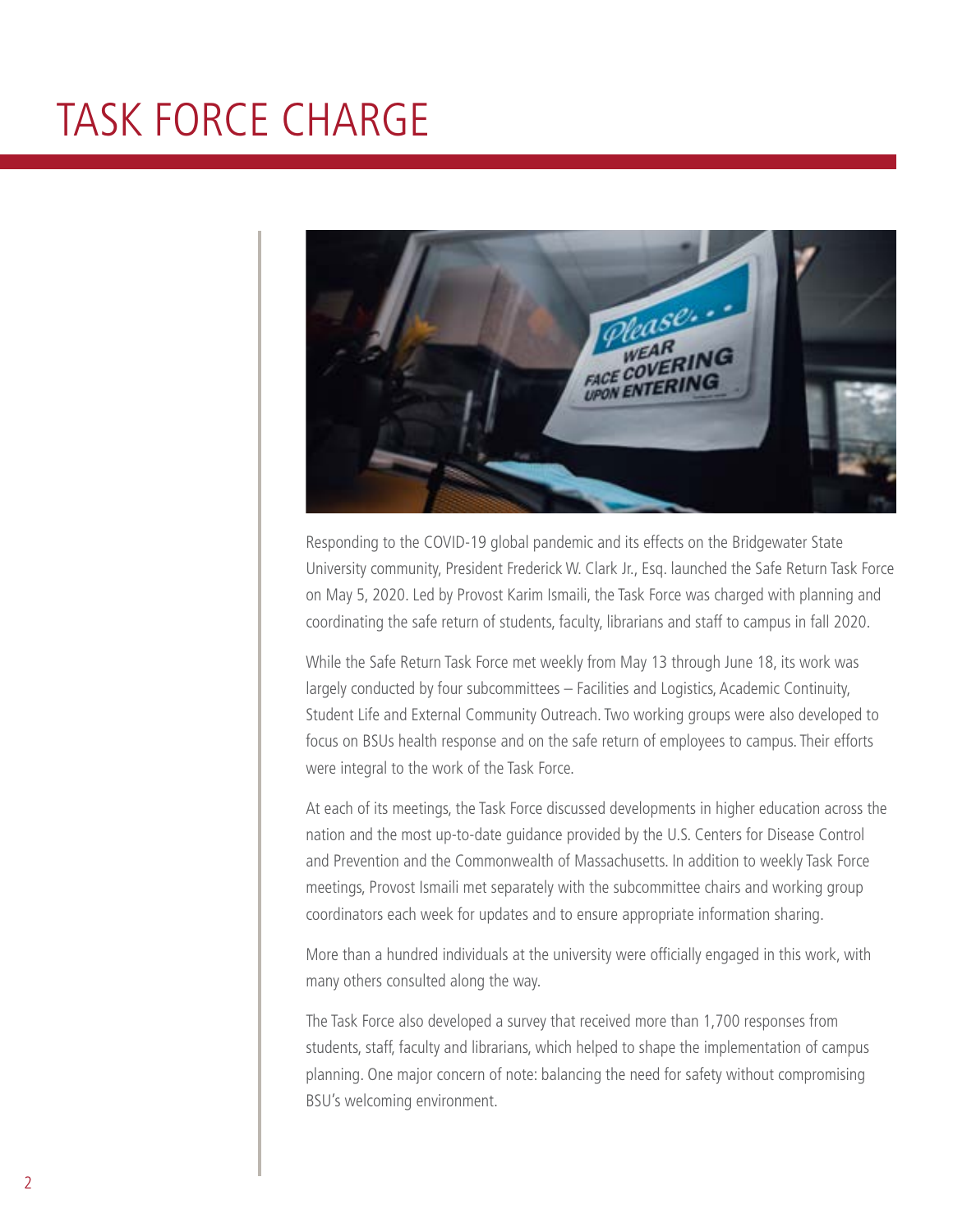<span id="page-4-0"></span>**For the fall 2020 semester, as the remainder of this report will detail, Bridgewater State University will be delivering most of its classes online, while science labs, studio and performing arts, and selected seminar and capstone courses will blend online and in-person instruction. All residence halls will be open and the university will offer housing to all students who have made their residence hall deposit.** 

#### Key Planning Assumptions

Six key planning assumptions guided the work of the Task Force, its subcommittees and working groups as members identified a number of issues and a series of plans to prepare the campus for the fall 2020 semester.

- 1. The Task Force recognized early on that BSU would likely not have a normal start to the fall 2020 semester and that the density of the campus would need to be reduced to ensure safety. Decisions regarding more remote learning and de-densifying the campus would have implications for many aspects of campus life such as class sizes, occupancy in residence halls, navigating campus, the delivery of food and other services, as well as student activities and extracurricular learning experiences.
- 2. Decisions for any possible delay to the start of the fall semester would be based on state and public health guidance.
- 3. The determination of which courses can be offered in person would be driven first by public health and safety considerations, and second, by curricular needs.
- 4. Because the university needs to be prepared for a possible surge in cases or other public health situations – such as a second wave of COVID-19 statewide or a localized outbreak – all classes for the fall semester would be delivered either fully online or blended with a combination of in-person and online learning. The university should also anticipate moving fully online at any point during the fall semester.
- 5. Given a possible second wave of COVID-19 that could coincide with the onset of the traditional cold and flu season, the university will conclude in-person instruction by Thanksgiving, with all classes moving online to end the semester.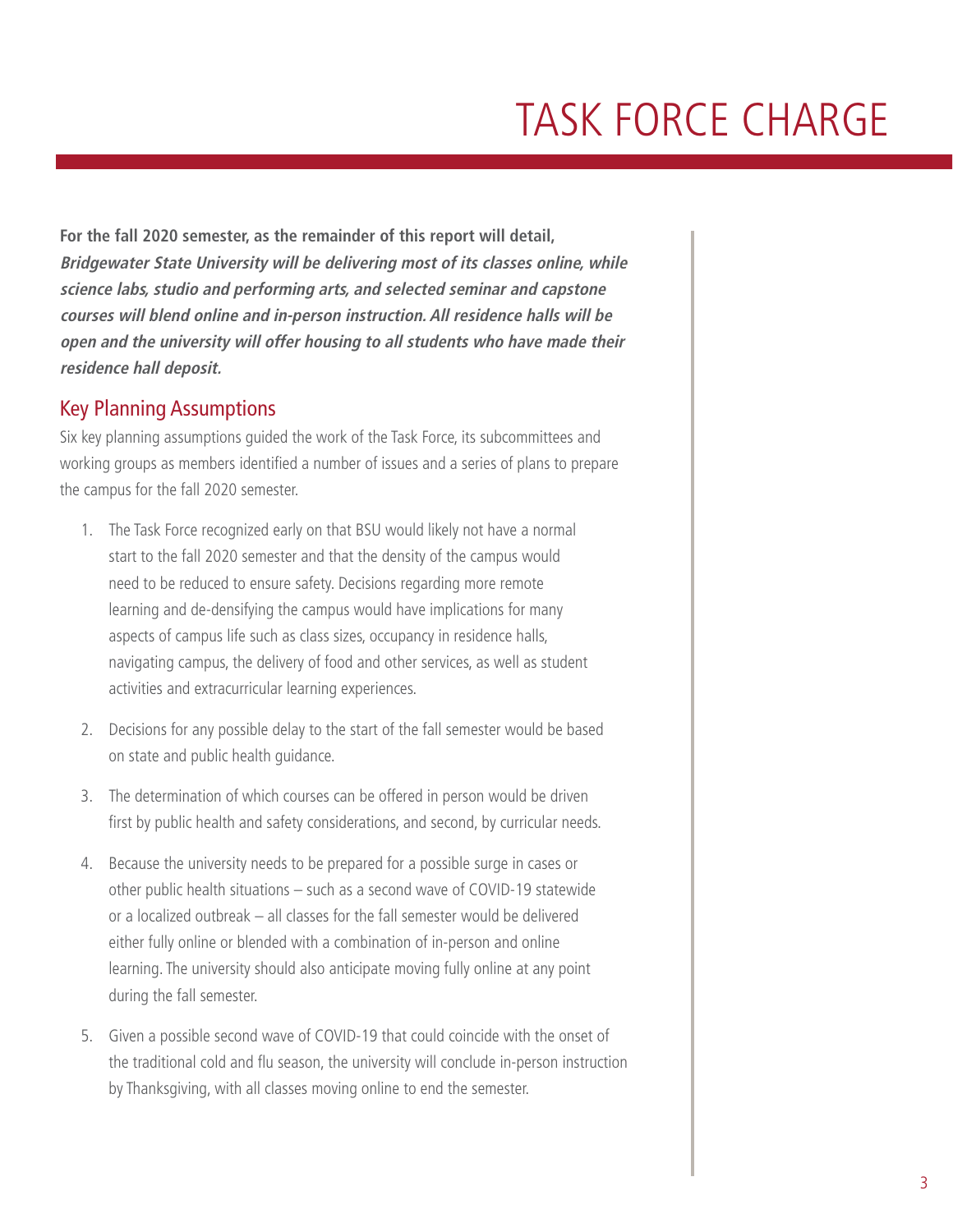<span id="page-5-0"></span>6. Decisions must be guided by the Commonwealth of Massachusetts, the Centers for Disease Control and Prevention, and other relevant governmental entities when applicable.

These planning assumptions focused the work of the Task Force and its subcommittees and working groups. The assumptions were shared with faculty and librarians on May 27 and with the larger campus community at the Town Hall meeting held on June 4.



#### A Caring Community

Honest and candid discussions about how COVID-19 has impacted the campus community were shared among members of the Task Force, subcommittees and working groups, and those discussions reinforced that BSU is a caring community positioned to confidently rise to meet the challenge ahead. The Task Force specifically noted that the community must be sensitive to the following:

- That the transformational aspects of the BSU experience not be lost for students, especially on how critical thinking, problem solving, and leadership skills develop both within and outside the classroom.
- That the university take steps to ensure that staff and students do not feel isolated from the university, and that mental health resources are available.
- That BSU ensures that it does not lose sight of its commitment to equity to students, faculty, librarians and staff.

The Task Force remains confident that the campus has – and will continue – to work through these challenges with care and compassion.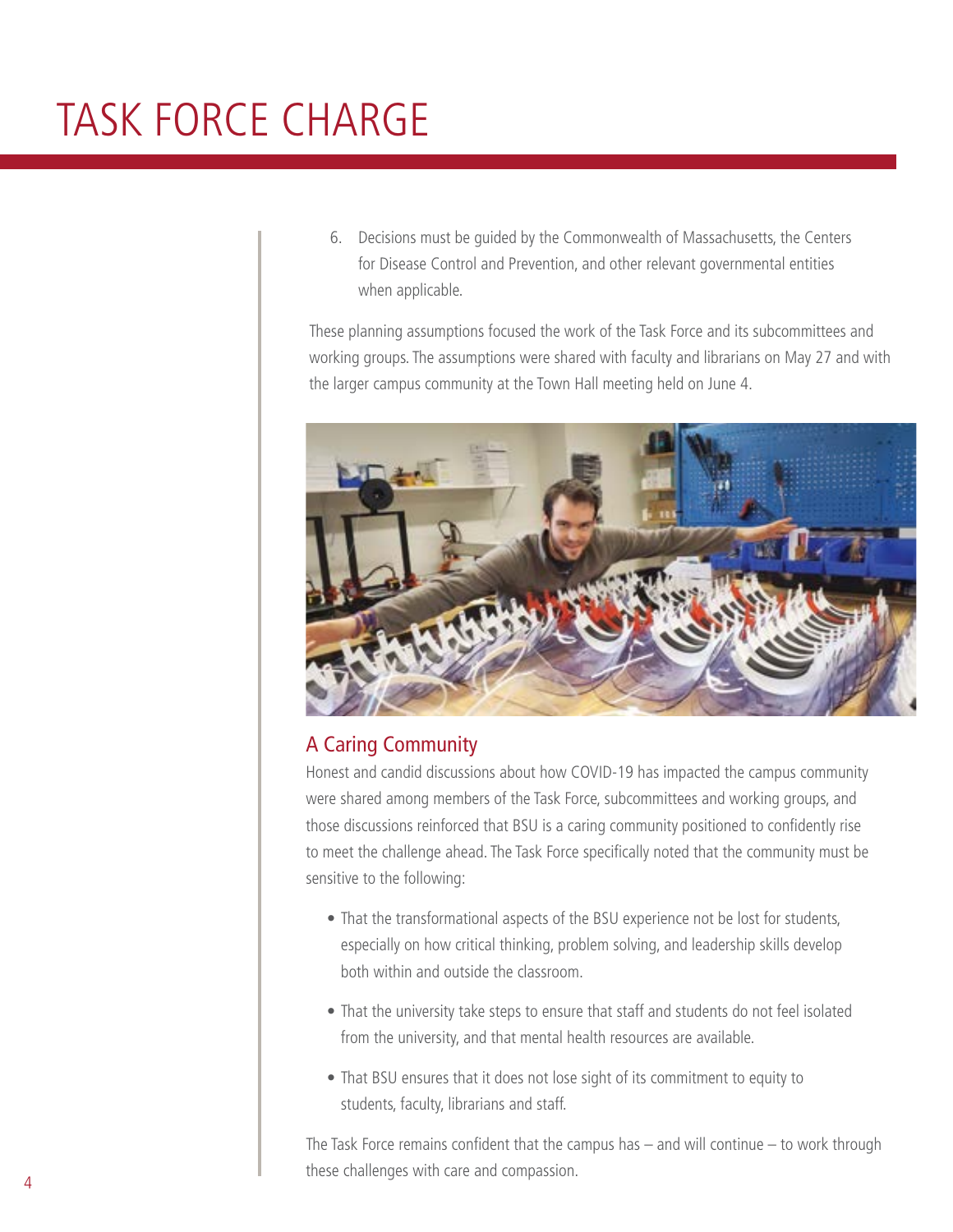### <span id="page-6-0"></span>Guiding Principles

In the course of the Task Force's discussions and subcommittee work, a set of guiding principles emerged to inform the work of the university as it reopens during the summer with an eye toward the start of the fall 2020 semester.

- Prioritize safety above all else.
- Ensure that science and data guide university decisions.
- Recognize that planning at BSU must be aligned with evolving state and federal guidance.
- Prioritize a high-quality educational experience and protect student progression while maintaining academic standards.
- Emphasize mutual accountability and collective responsibility for the wellbeing of one another as being essential to successfully navigating the challenges before us.
- Encourage creativity, flexibility and adaptability during this time of uncertainty.
- Provide effective and frequent communication, which is essential to a successful safe fall return.
- Consider the financial constraints and impacts of recommendations and decisions.
- Emphasize the need for the university to continue to work cross-divisionally to achieve the best possible outcomes.

As mentioned earlier, the Task Force was comprised of four subcommittees and two working groups. Guided by the assumptions and principles noted above, the reports produced by the subcommittees and working groups present recommendations and examples of work underway to ensure a safe fall return.

The beginning of much of this work was organized as early as late-February under the auspices of the original COVID-19 Planning and Response Team, which continues to meet frequently and will be fully reactivated to implement the recommendations of the Task Force now that its work is complete.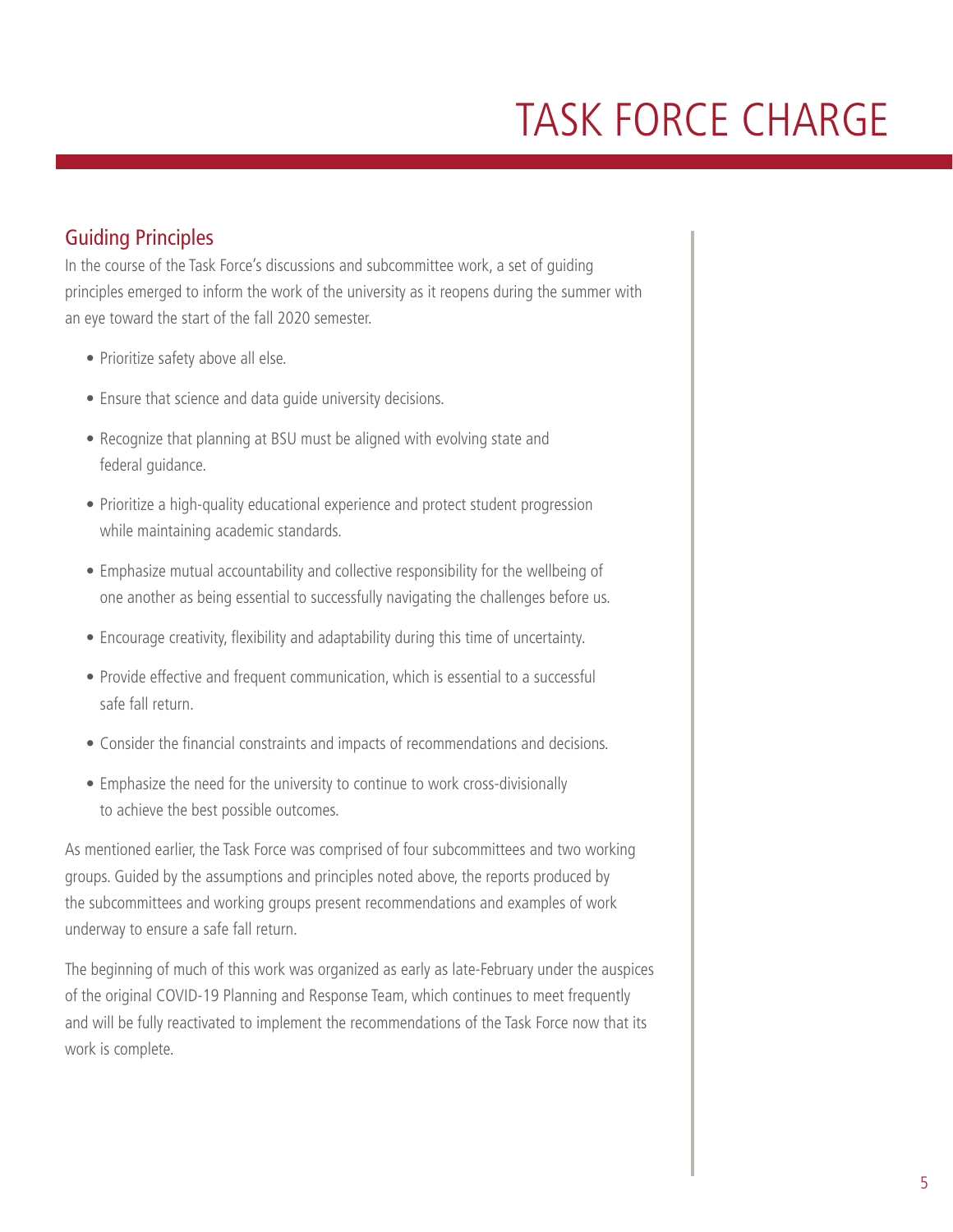<span id="page-7-0"></span>

### HEALTH RESPONSE

The Health Response Working Group examined a number of scenarios for the safe return of students, faculty, librarians and staff to the campus during the COVID-19 pandemic. The group's primary focus was to prepare for training, testing and tracing in a way that is scalable for the entire university.

The Health Response group worked in close coordination with the Division of Operations to assess the need for proper personal protective equipment (PPE), space utilization and cleaning protocols, as well as the associated instruction required for successful distribution of and adherence to guidance from the Centers for Disease Control and Prevention (CDC) and the Massachusetts Department of Public Health (MDPH).

Because COVID-19 will continue to be present in the community and there will not be an acquired natural immunity nor vaccine available for the start of the fall 2020 semester, the working group concluded it is not possible to eliminate transmission on campus and efforts for reducing spread and mitigating impact are paramount. Development of training, testing and tracing procedures to prepare the campus for various modes of physical return are underway.

1. Training protocols for faculty, librarians and staff represent the first phase of a multiphase approach to training the campus community to adjust to and embrace a new *BSU Code of Public Health* that is being developed. Additional phases will include situation specific training and guidance for student groups and residence halls, as well as continuous updates for the campus community as new information on COVID-19 becomes available.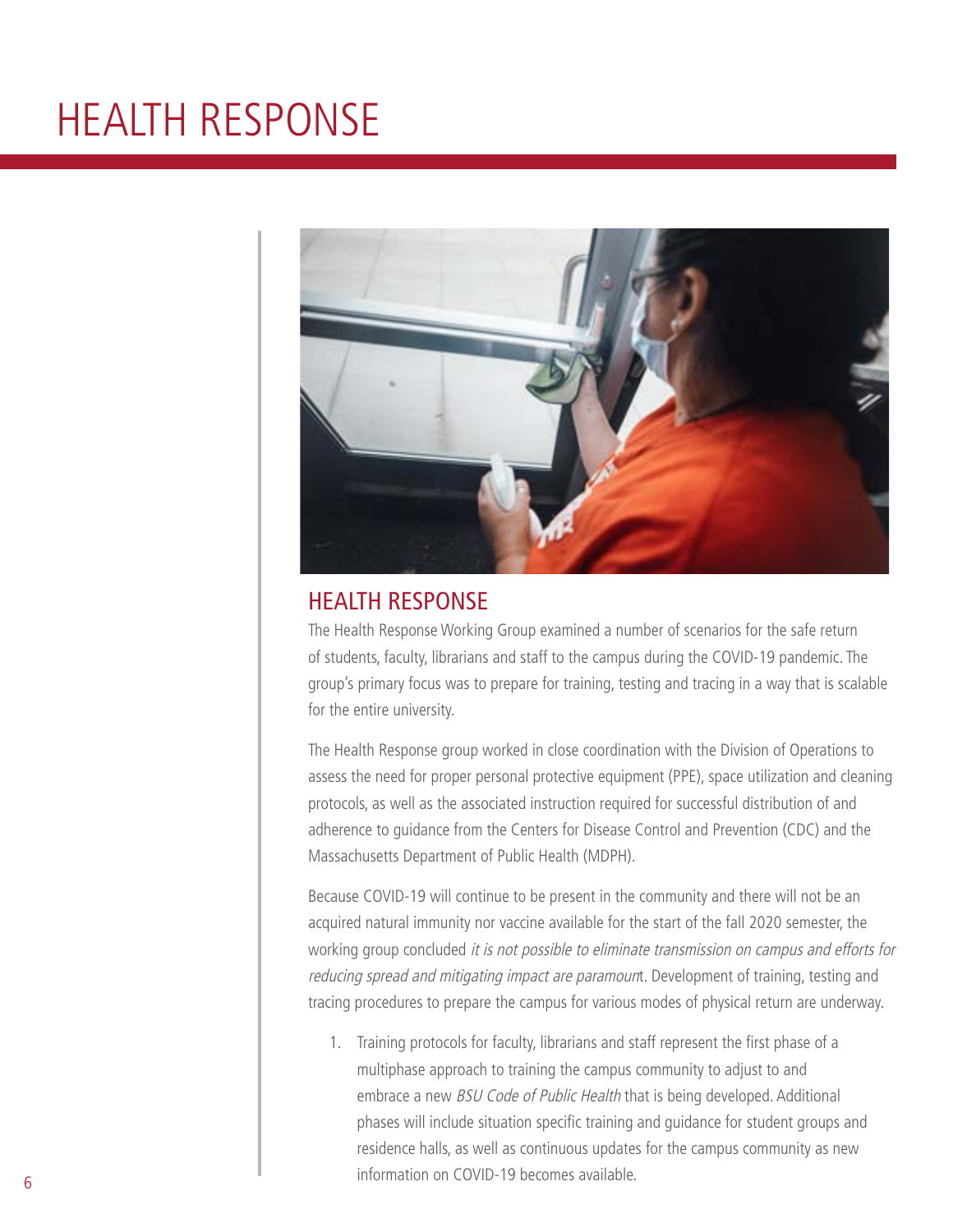Having the PPE supplies on hand and prepared for distribution, along with an affirmatively acknowledged training on the soon to be released **BSU Code of Public** Health, are necessary precursors to the gradual return of employees to the campus. The Division of Operations has prepared a package of supplies – Bear Buckets – along with instruction for proper use, which will be delivered to each department on campus under care of the director/department head.

Subsequent readiness involves the successful compilation of training resources for students, implementation of testing protocols and provision of testing resources and supplies in conjunction with external testing providers, as well as creation of the contact tracing team.

The ability to regularly update the campus community about updates to the *Code of* Public Health or other late breaking health related information is also essential for our readiness to return.

2. Testing individuals with symptoms of COVID-19 will be carried out as a combined effort of the Wellness Center in the case of students, and local physicians and testing centers for BSU employees.

In order to provide for maximum safety of the BSU community, the university will also be implementing an extensive surveillance testing program. BSU is working to finalize an agreement with the world-renowned Broad Institute of Harvard University and the Massachusetts Institute of Technology to implement a rigorous testing system on campus. Under this program, all resident students will be required to be tested upon first arriving at BSU and every two weeks thereafter. Testing will also be made available to commuter students, faculty, librarians and staff who are physically on the BSU campus. BSU will be able to conduct up to 2,000 tests per week to help identify anyone who may have COVID-19 but is not showing symptoms, as we know the virus can be transmitted by individuals who are unaware they have the virus. These tests are simple to administer and only require swabbing the inside of a person's nostril. Test results will be returned to BSU within 24 hours, which would allow staff to immediately commence isolation and contact tracing procedures if a person tests positive.

BSU will provide quarantine and isolation spaces for students living on campus and case managers will manage quarantine and isolation for other members of the community.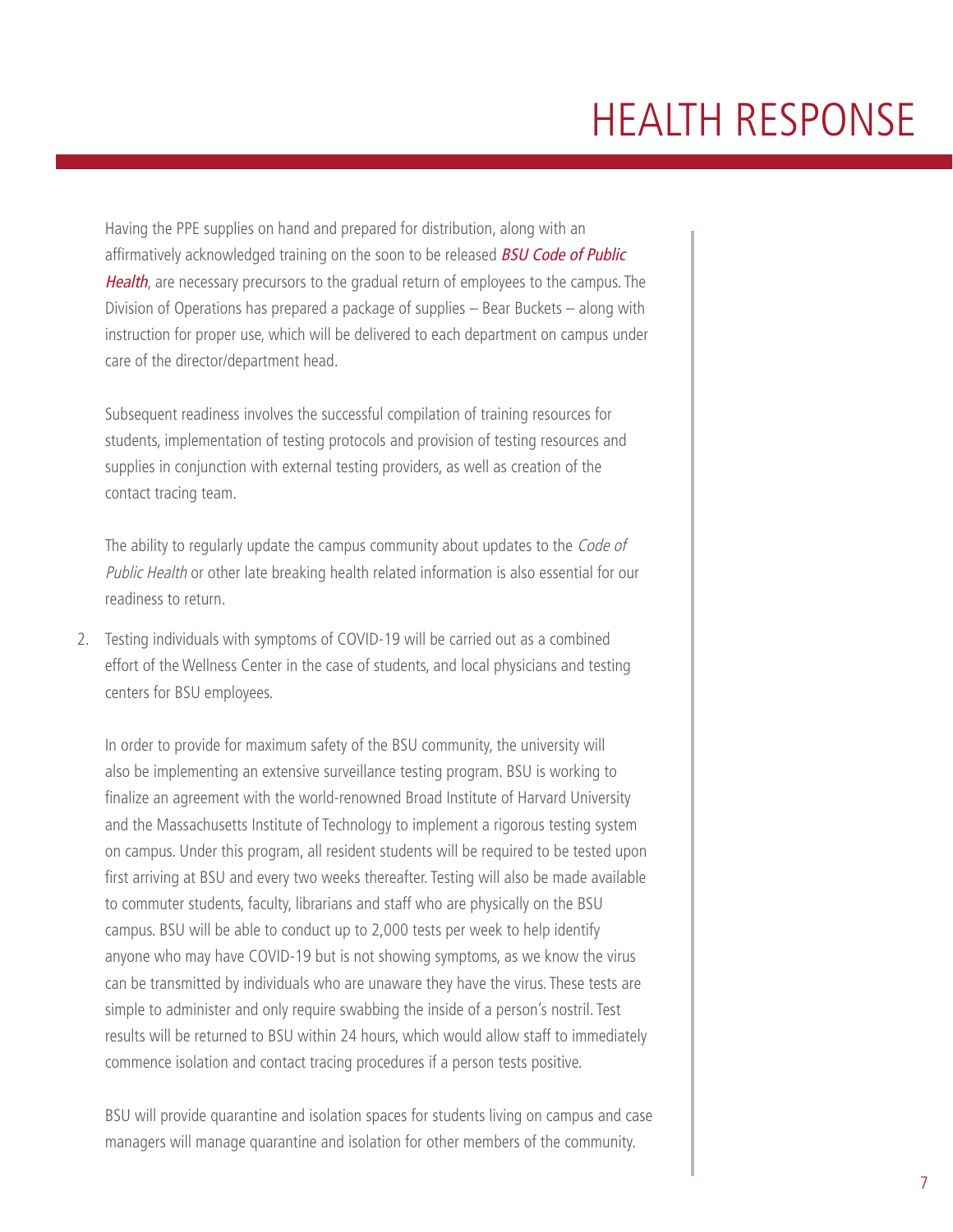#### **Comprehensive Testing**

Bridgewater State University is finalizing a partnership with the Broad Institute of Cambridge to provide comprehensive COVID-19 surveillance testing of students, faculty and staff on campus.





3. Tracing will be a key component for the continued monitoring of the campus and rapid response for preventing further transmission and new spread. Tracing will be carried out by a specific contact tracing team led by Health Services, leveraging technology developed by the Division of Information Technology. The privacy of the university community is of upmost importance and only the information required to enable immediate contact tracing will be collected and reported. The contact tracing system being implemented by BSU draws from multiple sources of data to create redundancy and a more seamless method for identifying and contacting individuals who may have come in contact with an infected person.

> SafeSwipe Contact Tracing Application - Information Technology has developed a contact tracing application to quickly "check-in" students, faculty, or staff as they visit student-facing offices on campus. Individuals can be checked in by swiping their BSU Connect Card or by providing their username or Banner ID. Non-BSU community members can also be manually checked-in by providing the same information. Data is automatically purged after 20 days.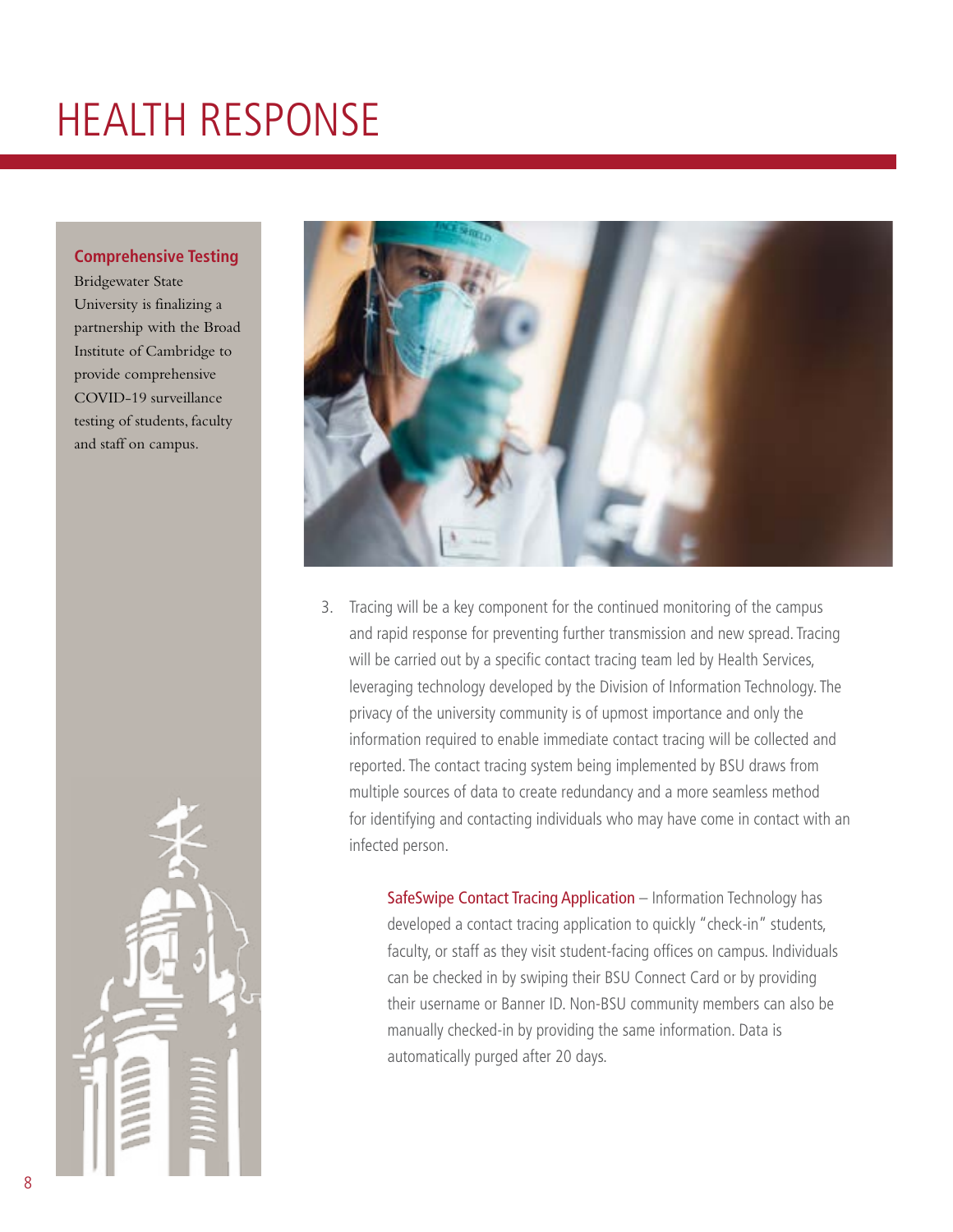BSU Mobile App – The BSU Mobile App is used by 97 percent of students and has native Quick Response (QR) Code scanning functionality which can be used for contact tracing purposes. QR codes will be generated for locations where an individual may not be present to "check-in" a person using the SafeSwipe contract tracing application. Example locations include the Maxwell Library and Moakley Computer Labs.

University Dining & Building Access - The applications used to authorize the entry into a university building (card access) and any purchases at one of the campus dining facilities or vending machines will be queried for contact tracing purposes.

 Reporting and Alerting – Upon the notification of a potentially COVID-19 positive individual, the Wellness Center will leverage pre-built reporting functionality to rapidly identify and notify any BSU community members or guests who may have been in the same physical location as a potentially COVID-19 positive individual. Community members will be notified though one or more of the following mediums until communication is established – BSU email address, phone call, text or BSU Mobile push notification.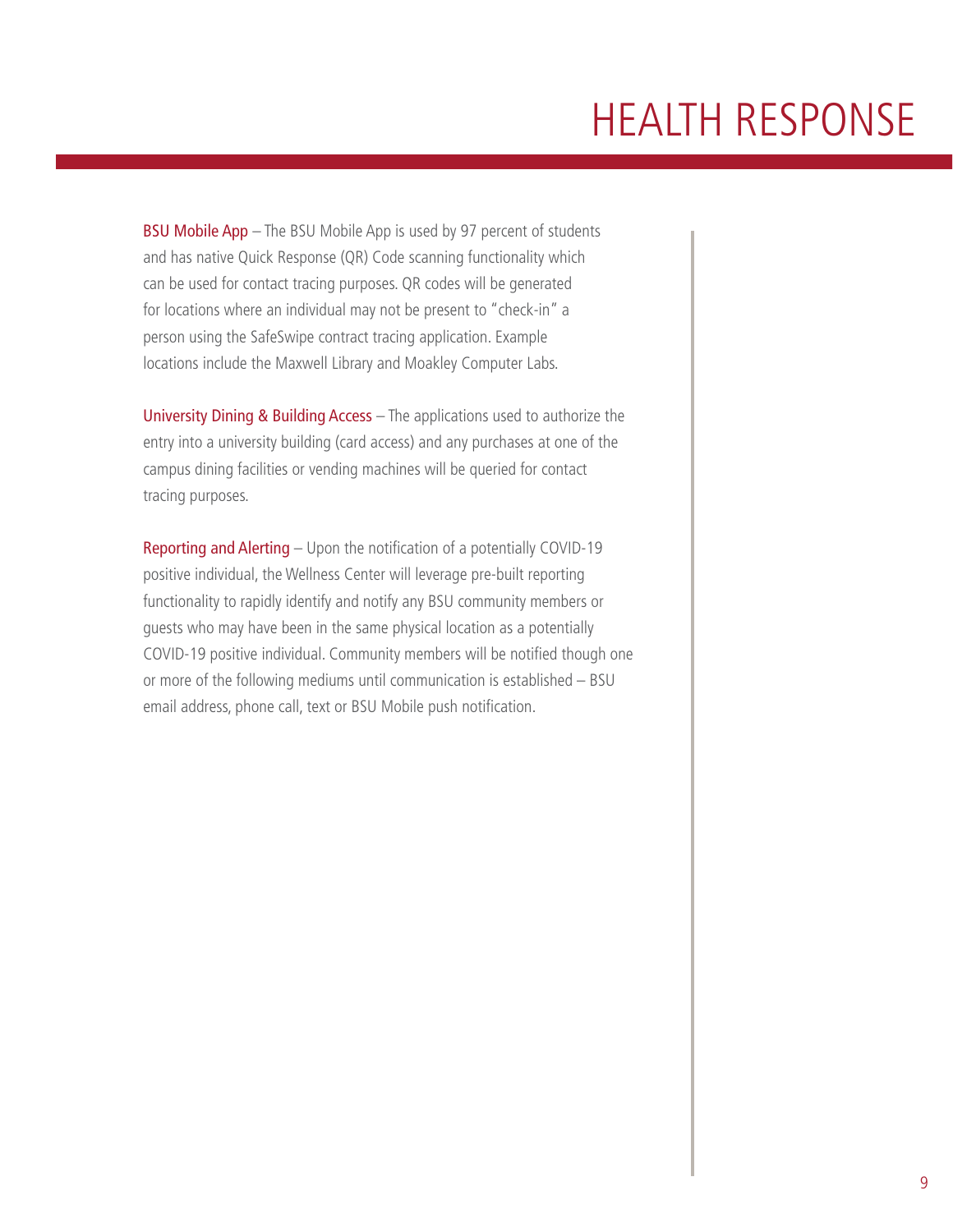### <span id="page-11-0"></span>FACILITIES & LOGISTICS



### FACILITIES & LOGISTICS

A safe fall return includes providing students, faculty, librarians, staff and visitors with appropriate and heightened information on precautions being taken, expectations for safe campus use, and the shared responsibility to reduce risk of COVID-19 infection across campus facilities, grounds, and within university services.

The goal is to equip members of the campus community with the tools, protocols, training and information to physically return to a campus that has taken considerable efforts to ensure the safest possible environment available so all may successfully thrive. This effort revolves around four areas of focus:

- 1. Safe and compliant accessibility space, circulation and restrooms, access to campus facilities, building security, remote campuses, and residential and athletic facilities.
- 2. Safety protocols and training disinfecting and cleaning supplies, personal protective equipment (PPE) and training for traditional custodial and trades staff as well as campus users. Logbooks will be used at entry points to document efforts.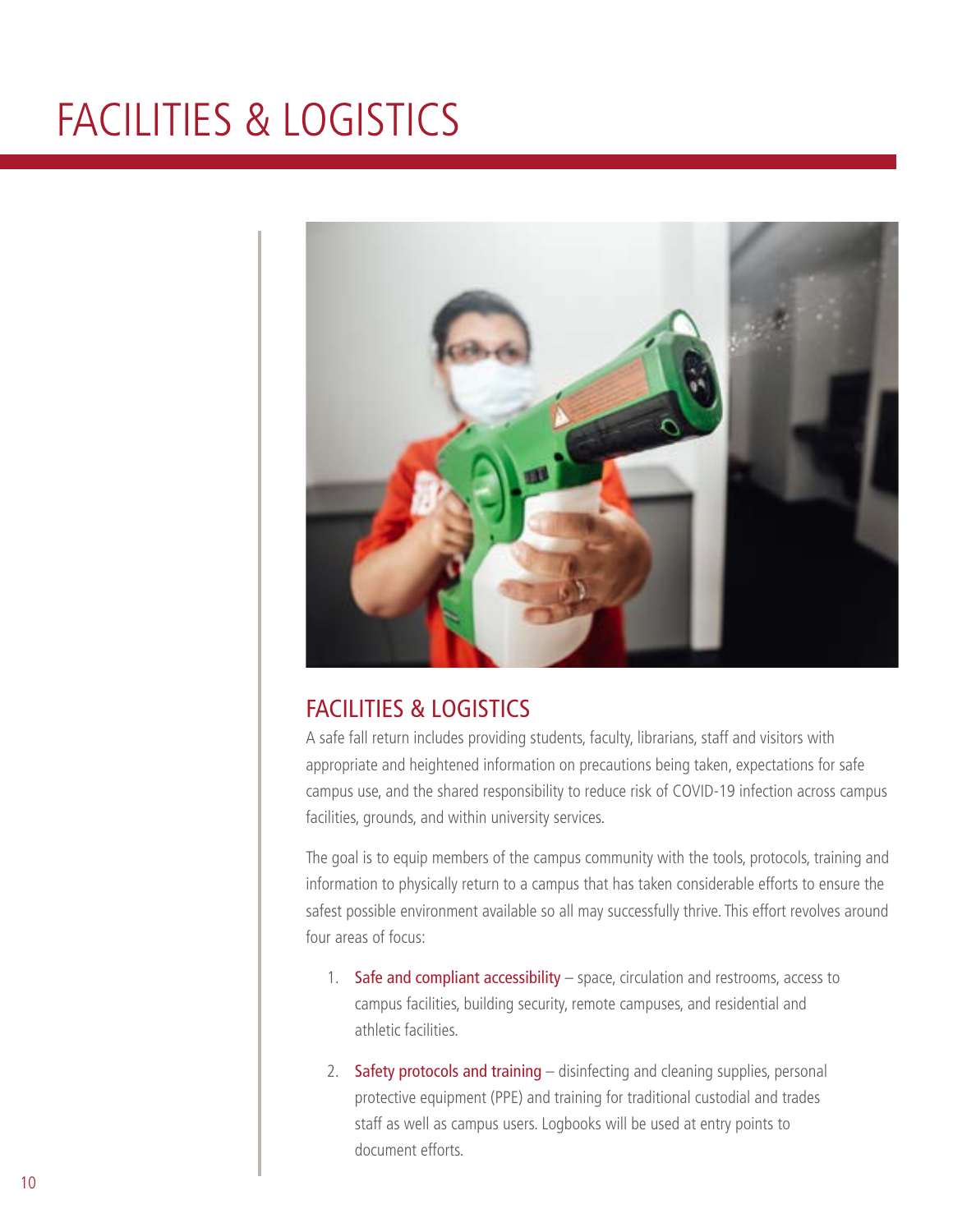## FACILITIES & LOGISTICS

- 3. Services transportation, dining, bookstore, mail, printing, library and technology. Decisions regarding university events will be made when a full plan is in place.
- 4. **Communication** modalities for sharing information, be it physically in spaces, on the university's COVID-19 website, through official BSU communication channels and at specific operational sites.

Facilities and logistics employees have been working tirelessly to maintain campus operations and services that support the remote work environment, while also preparing the campus for the phased safe return of students and employees to campus.

Efforts have included new cleaning protocols and space reconfigurations, implementing new operating procedures for deliveries, mail, fixed asset management and building-specific informational signage.

All buildings have been prepared for the safe phased return of employees since June 18, 2020 and Facilities is implementing further measures to prepare for the arrival of students, including providing directional signage in hallways and stairwells, restricting elevator occupancy, installing plexiglass in offices to augment social distancing, implementing heightened cleaning protocols, and deploying signage throughout campus providing clear guidance on hygiene and other safety protocols. A room-use matrix has been developed and will continue to be refined as the campus continues to plan for a safe fall return.

BSU has been very active in procuring necessary and sufficient supplies for cleaning and disinfecting, personal protective equipment and other equipment necessary for ensuring the safety of our community. A sampling of supplies that have been procured beyond our regular orders, include:

- 47,500 surgical masks
- 750 face shields
- 1,000 N95 masks
- 50 Plexiglass shields
- 275 door pulls
- 3 new electrostatic sprayers and back packs six in total
- Other items include nitrile rubber gloves, booties, disinfectant spray and disinfectant wipes.

#### **Bear Buckets**

Classrooms, residence halls, academic and administrative departments across BSU will be provided with a package of disinfecting and cleaning supplies – as well as instructions for use – to sanitize hightouch point areas such as multifunction copy machines and shared spaces.

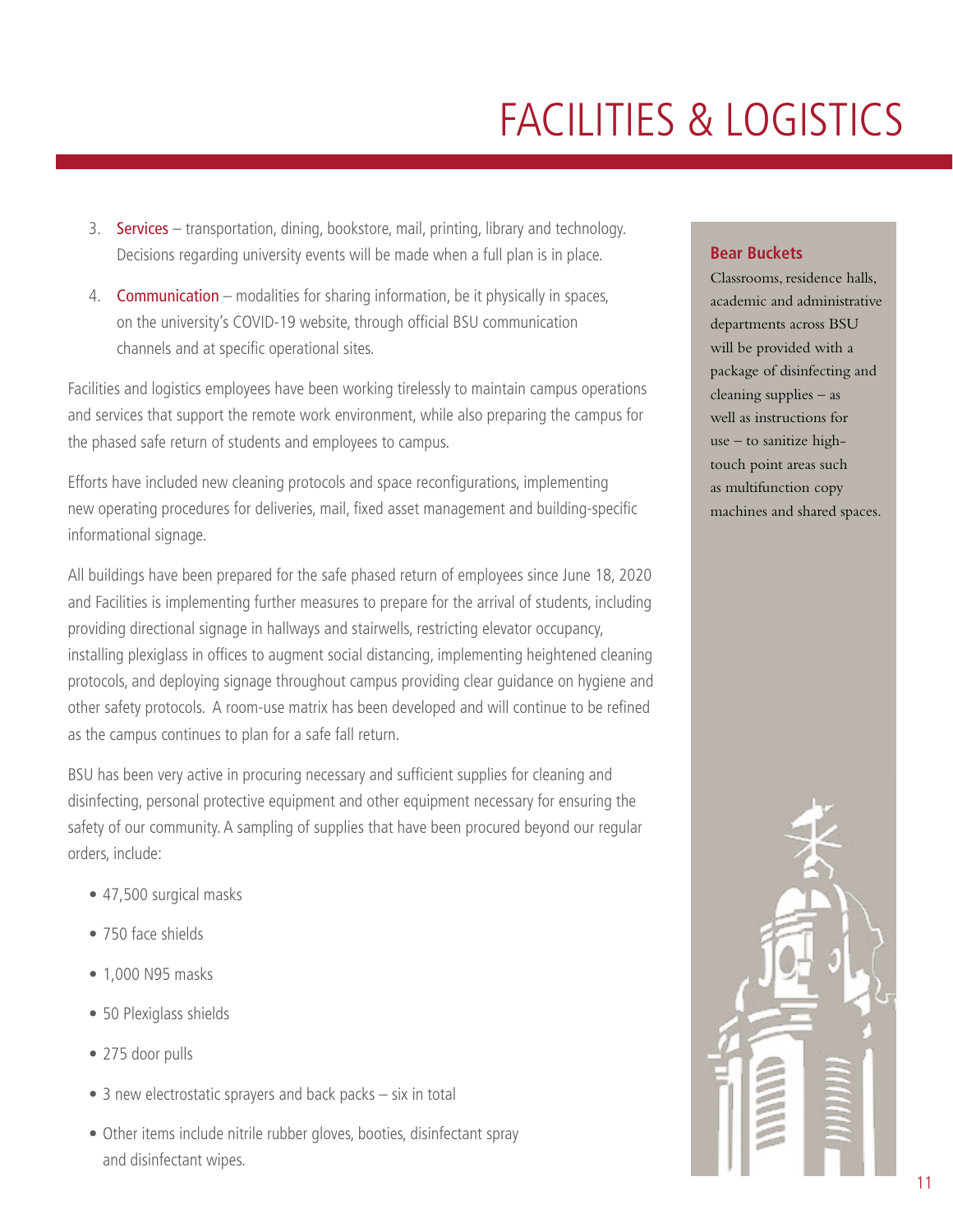## <span id="page-13-0"></span>HYGIENE CHECKLIST

- $\sqrt{\phantom{a}}$  Complete BSU training on required safety practices and tips for navigating the new normal on campus
- √ Sign the BSU Code of Health Pledge
- $\sqrt{\phantom{a}}$  Self-monitor for symptoms and stay home when feeling sick or after having been exposed to someone known or suspected of having COVID-19
- √ Participate in weekly BSU testing efforts
- √ Report any COVID-19 symptoms to the Wellness Center
- √ Clean and disinfect surfaces
- √ Wash hands thoroughly and often
- $\sqrt{\phantom{a}}$  Refrain from touching the face especially eyes, nose and mouth
- √ Practice physical distancing by keeping at least six feet apart from others
- $\sqrt{\phantom{a}}$  Wear a face covering when indoors in common spaces and classrooms on the BSU campus as well as outdoors when physical distancing is not possible
- √ Use university-supplied PPE, hand sanitizer as required and needed in classrooms and other campus spaces
- √ Stay up to date by visiting [bridgew.edu/COVID-19](http://bridgew.edu/COVID-19) regularly
- $\sqrt{\phantom{a}}$  Be sure to get a flu vaccination in the fall at the Wellness Center
- √ Participate in contact tracing efforts as requested
- $\sqrt{\phantom{a}}$  Follow all directional foot traffic flow both inside and outside of buildings to maintain physical distancing
- √ Swipe your own Connect Card for access to buildings to enable accurate contact tracing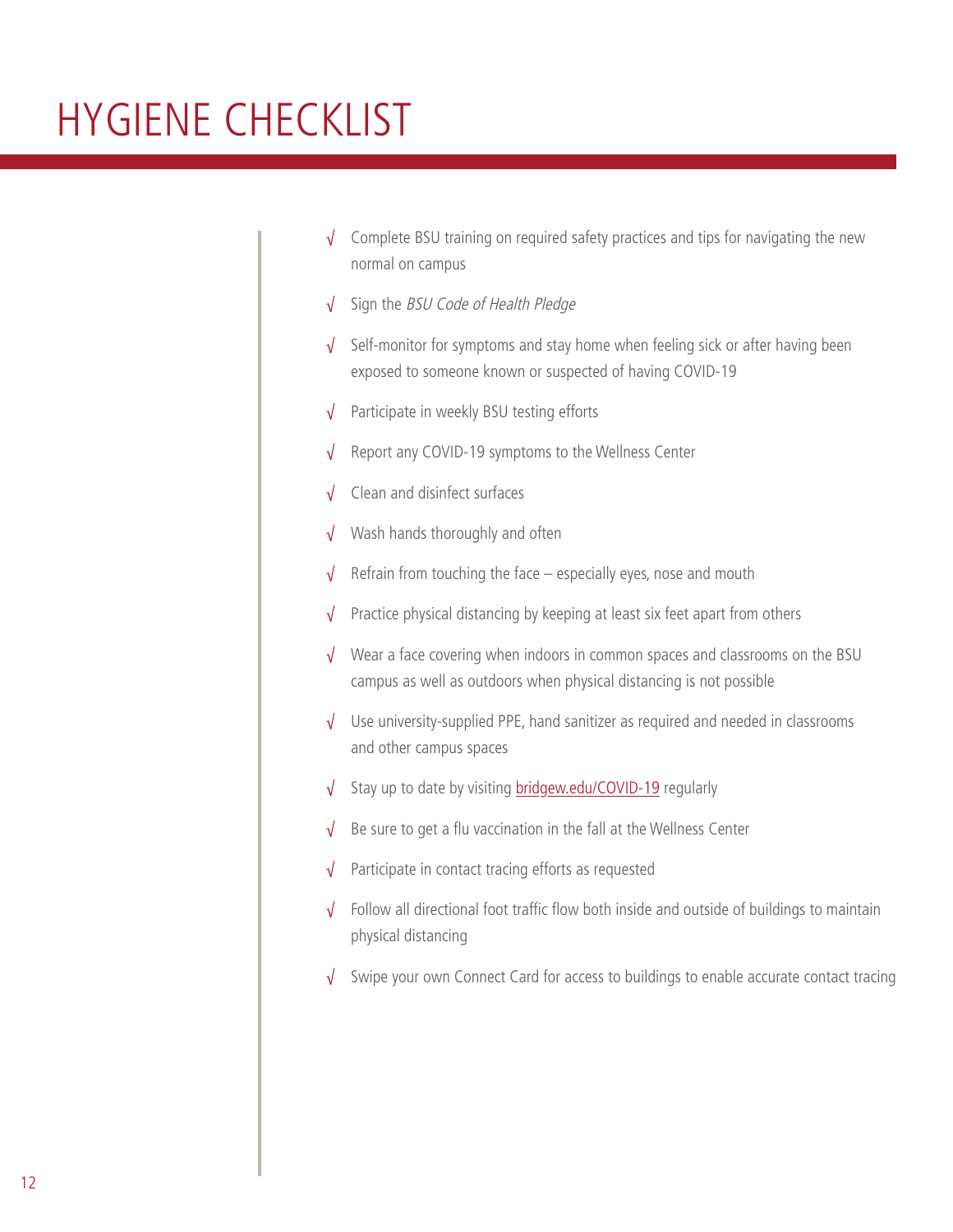### PERSONNEL

<span id="page-14-0"></span>

### PERSONNEL

To assure employees of its efforts to provide a safe and healthy workplace, the university will comply with the [Commonwealth of Massachusetts Mandated Safety Standards](https://www.mass.gov/doc/office-spaces-protocol-summary/download) for office spaces as identified by the Governor's Reopening Advisory Board.

These safety standards include but are not limited to assessing office/workspace configurations, planning pedestrian traffic flows, practicing physical distancing, implementing hygiene protocols, signage requirements, and cleaning and disinfecting best practices.

Guidance has been prepared and shared with department leaders so they can plan and coordinate a gradual return of employees. Included in this guidance are resources and tools which will assist in the identification of critical student-facing functions; the assessment of positions (telework effectiveness); and the assessment of space (physical distancing/needed modifications). Other resources such as alternate scheduling and alternate work options are also included. Workplace protocols are identified to provide department leaders with a framework for how the institution will work and what new workplace norms will look like.

Employee guidance explains how the phased return will be implemented and provides an overview of ways in which employees may return to campus. Much like supervisor guidance,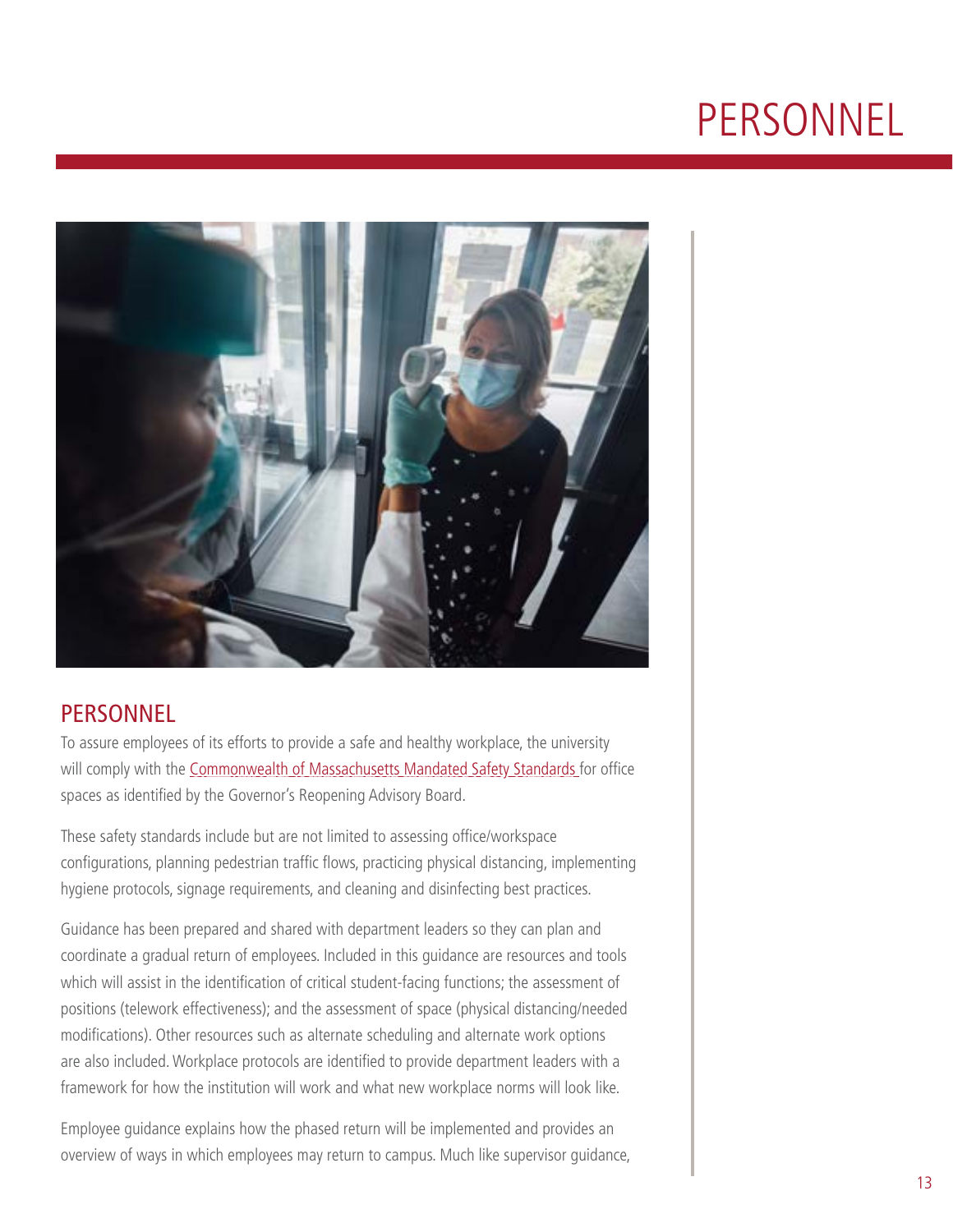### PERSONNEL

it also identifies workplace protocols to provide employees with a framework for how the institution will work and what new workplace norms will be in place.

Most importantly, this guidance communicates the Safe Return Training requirement all employees must comply with before returning to campus. The Safe Return Training focuses on four core elements as identified within the Commonwealth of Massachusetts Mandated Safety [Standards – Stay at Home When Sick, Maintain Physical Distance, Wear Face Coverings &](https://www.mass.gov/doc/office-spaces-protocol-summary/download)  [Masks, Practice Good Hygiene](https://www.mass.gov/doc/office-spaces-protocol-summary/download).

Having these measures in place ensure the university's compliance with safety standards and demonstrate readiness to return employees. To further demonstrate compliance with these safety standards is the completion of the Commonwealth of Massachusetts COVID-19 Office Spaces Checklist, the Commonwealth of Massachusetts COVID-19 Control Plan, and the Commonwealth of Massachusetts Compliance Attestation. Both the Control Plan and the Compliance Attestation are located on the COVID-19 Safe Return web page for public viewing.

As the university returns employees to campus, alternate work options must still be available for employees during this public health crisis. Not only is this important to mitigate potential risks and ensure the safety of university employees and the BSU community, but it is also important to provide support to employees who may be high-risk, are caring for family, or are balancing work, life and home needs.

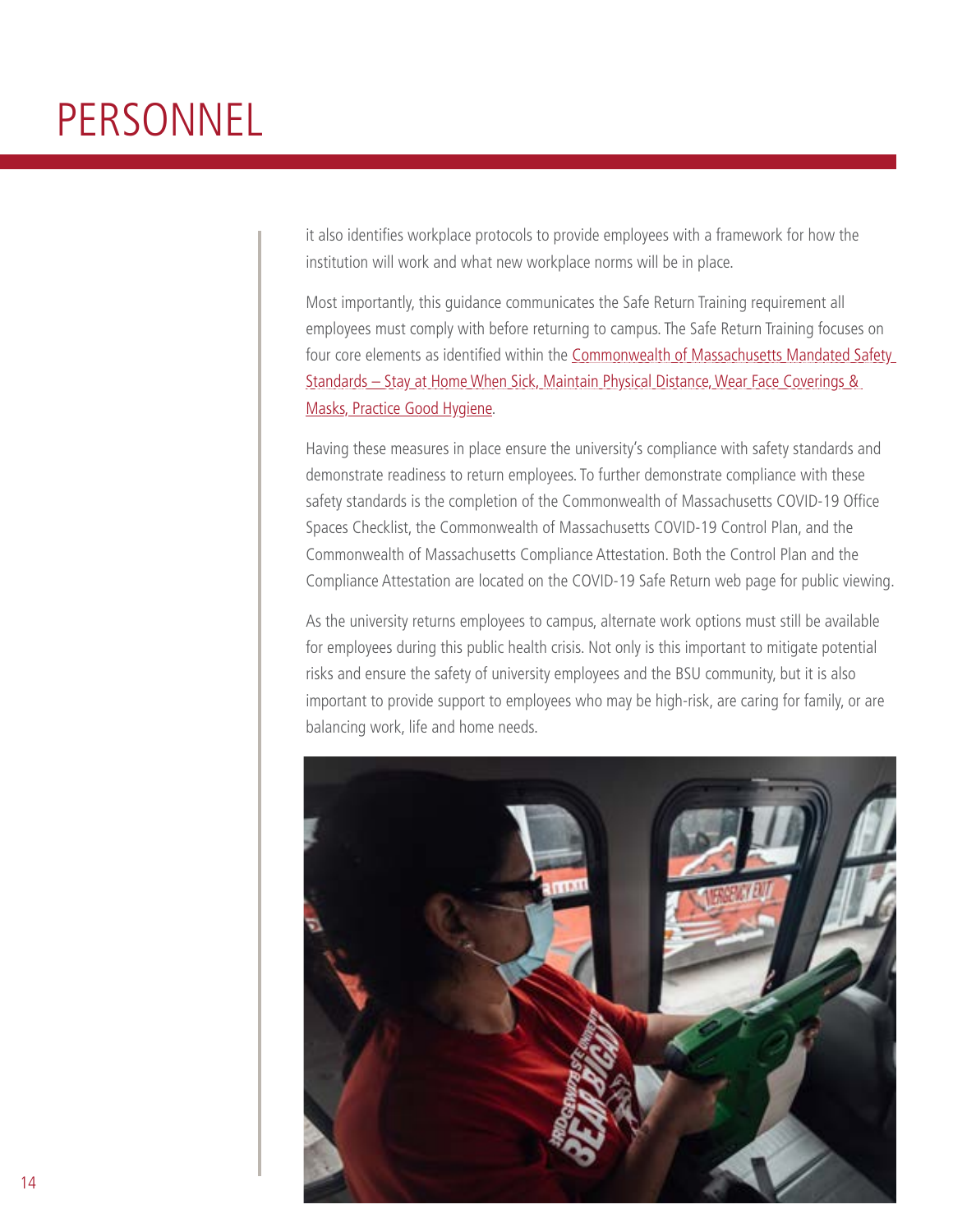## EMPLOYEE CHECKLIST

- <span id="page-16-0"></span>√ Complete BSU training on required safety practices
- √ Sign the BSU Code of Health Pledge when it is released
- √ Keep a physical distance of at least 6 feet apart from coworkers
- √ Meet remotely, whenever possible
- √ Wear face masks or cloth face coverings at all times when outside of your office in indoor and outdoor public spaces.
- √ Minimize the use of confined spaces such as elevators
- √ Follow all directional foot traffic flow both inside and outside of buildings
- √ Limit visitors
- √ Avoid congregating in common areas
- √ Use the office/departmental Bear Bucket to keep high-touch areas sanitized and any related cleaning logs
- √ Avoid sharing office materials such as telephones
- √ Regularly check [bridgew.edu/COVID-19](http://bridgew.edu/COVID-19) for updates
- $\sqrt{\phantom{a}}$  Evaluate workspace to ensure compliance with safety procedures
- √ Limit university travel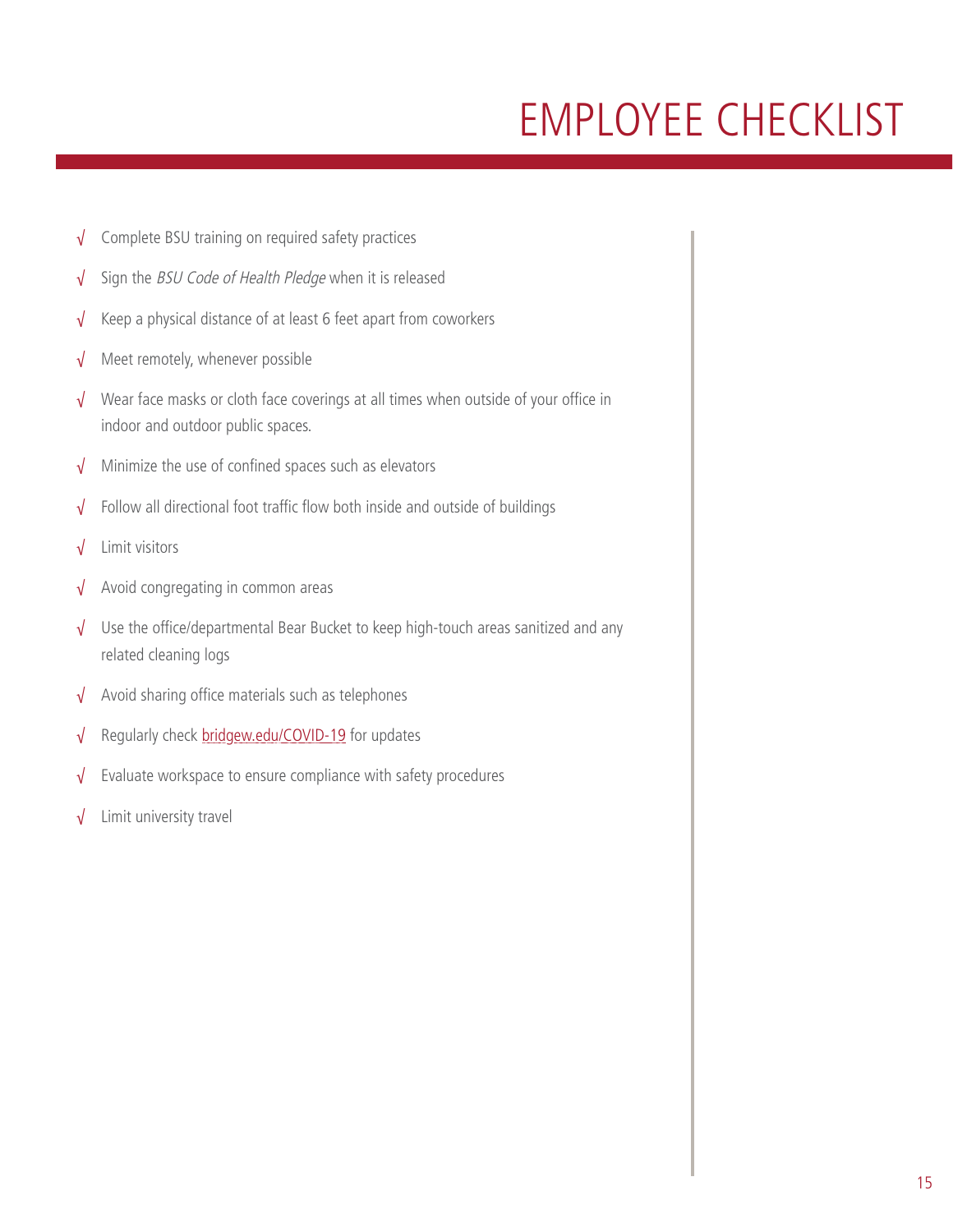#### <span id="page-17-0"></span>**Blended Learning**

The Academic Continuity Subcommittee, with extensive faculty input, reviewed 2,700 course sections scheduled for delivery in fall 2020 to determine which courses benefit from in-person instruction. For the fall, nearly 200 course sections – largely in laboratories and studio settings as well as those strongly tied to retention and progression to degree – will be offered in a blended format of in-person and online instruction. Additional blended learning opportunities will be identified in consultation with faculty members.



### ACADEMIC CONTINUITY

COVID-19 has required major adjustments to the delivery of the educational experience at the university. These adjustments will continue as BSU prepares for the safe return of students, faculty, librarians and staff. The key planning assumptions presented earlier provide a framework for course modalities in the fall.

All courses will be taught either fully online or blended, with most offered online. Deans and academic department chairs have identified all courses for which an in-person instructional component is essential for pedagogical purposes – and are continuing to identify courses for blended instruction that will augment the retention and progression of students – with faculty members being consulted as the process unfolds. Faculty may volunteer to offer portions of their course in-person where feasible.

Student onboarding, retention and progression to degree completion has been prioritized when determining which courses will have in-person instruction. Student researchers/scholars and seniors with specific need for face-to-face coursework have been considered as academic affairs identifies additional courses that may be delivered in-person. Other recommendations include:

#### **Instruction**

- Faculty should have a reasonable degree of academic freedom as they determine how to stage in-person instruction while adhering to public health guidelines, which may override individual-level preference for particular courses.
- Study space and space to use between courses have been designated on campus for students taking in-person classes.
- All the institution's functions are fully and safely accessible to members of our community with disabilities.
- All courses will be delivered in a way that meet both student and faculty needs and expectations, which entails working with individual faculty to make sure that safe and appropriate facilities (classroom, studio, labs) and PPE are available for courses requiring in-person elements.
- Each instructional space has been assessed entirely to assure access, room use, restrooms and other building functions comply with safety guidelines.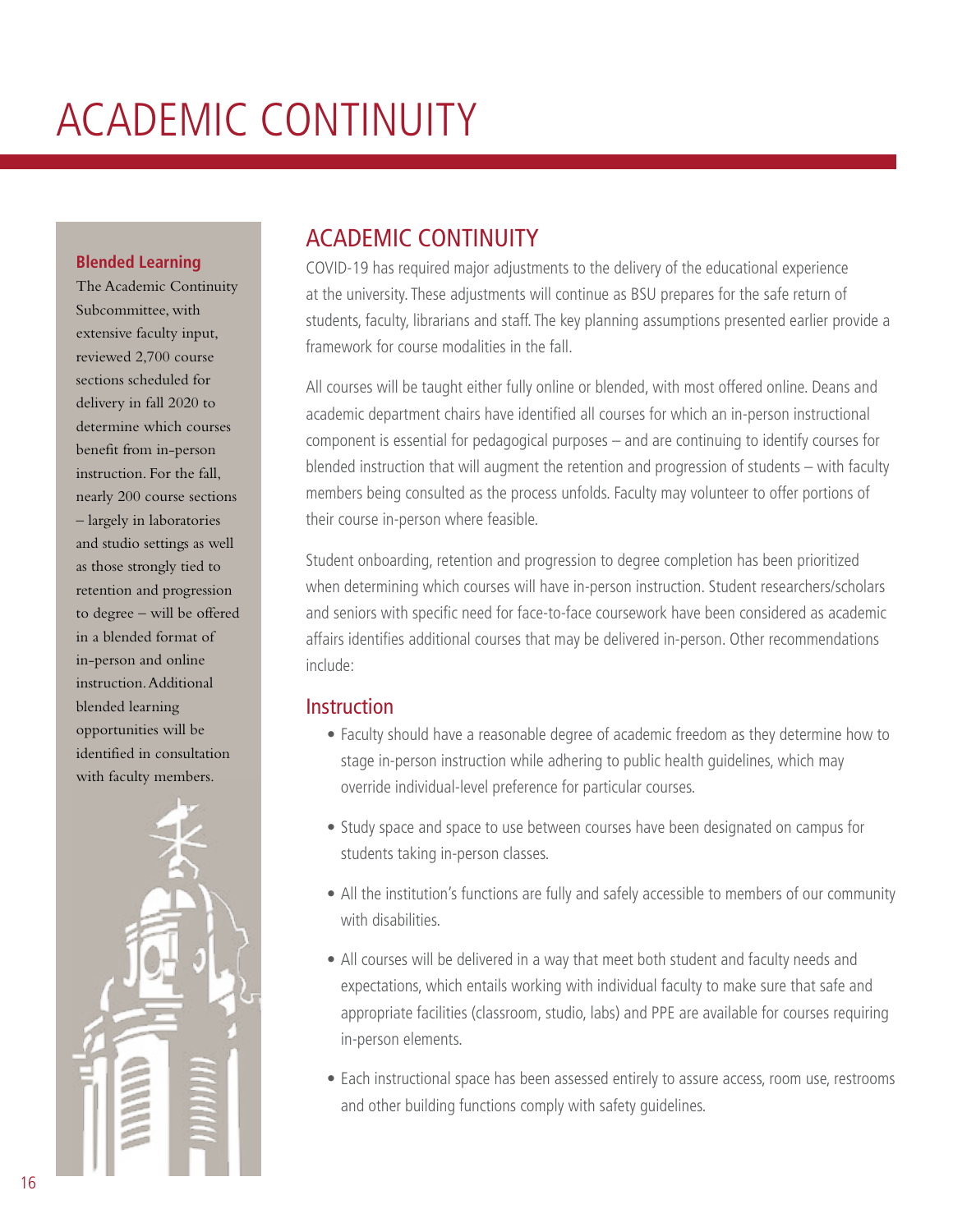## ACADEMIC CONTINUITY

- Information Technology has also invested in new technologies for faculty to enhance remote learning, including:
	- ◊ Purchase of mobile cameras and microphones to enable flexible hybrid learning
	- ◊ Zoom site license enabling all faculty, staff and students to host and attend Zoom meetings with up to 300 participants each with access via single sign-on (BSU credentials) and integrated with the Blackboard Learning Management System.
	- ◊ Site license for Screencast-O-Matic for recording video lectures and instruction.
	- ◊ Site license for VoiceThread for enhanced online student presentations.
	- ◊ Investment in Blackboard Ally to ensure accessibility of digital course content.
	- ◊ Site license for Respondus, a tool for proctoring online exams.
	- ◊ Loaner devices including laptops, Chromebooks, iPads, wireless hotspots, etc. – will be available for students to borrow.

#### **BSU is Flying Again**

After months of navigating a complex web of FAA (Federal Aviation Administration) regulations, ABBI (Aviation Accreditation Board International) accreditation, mandated physical distancing and other guidelines established by the Massachusetts Department of Public Health, BSU's Aviation Center at New Bedford Regional Airport is open for flight training.



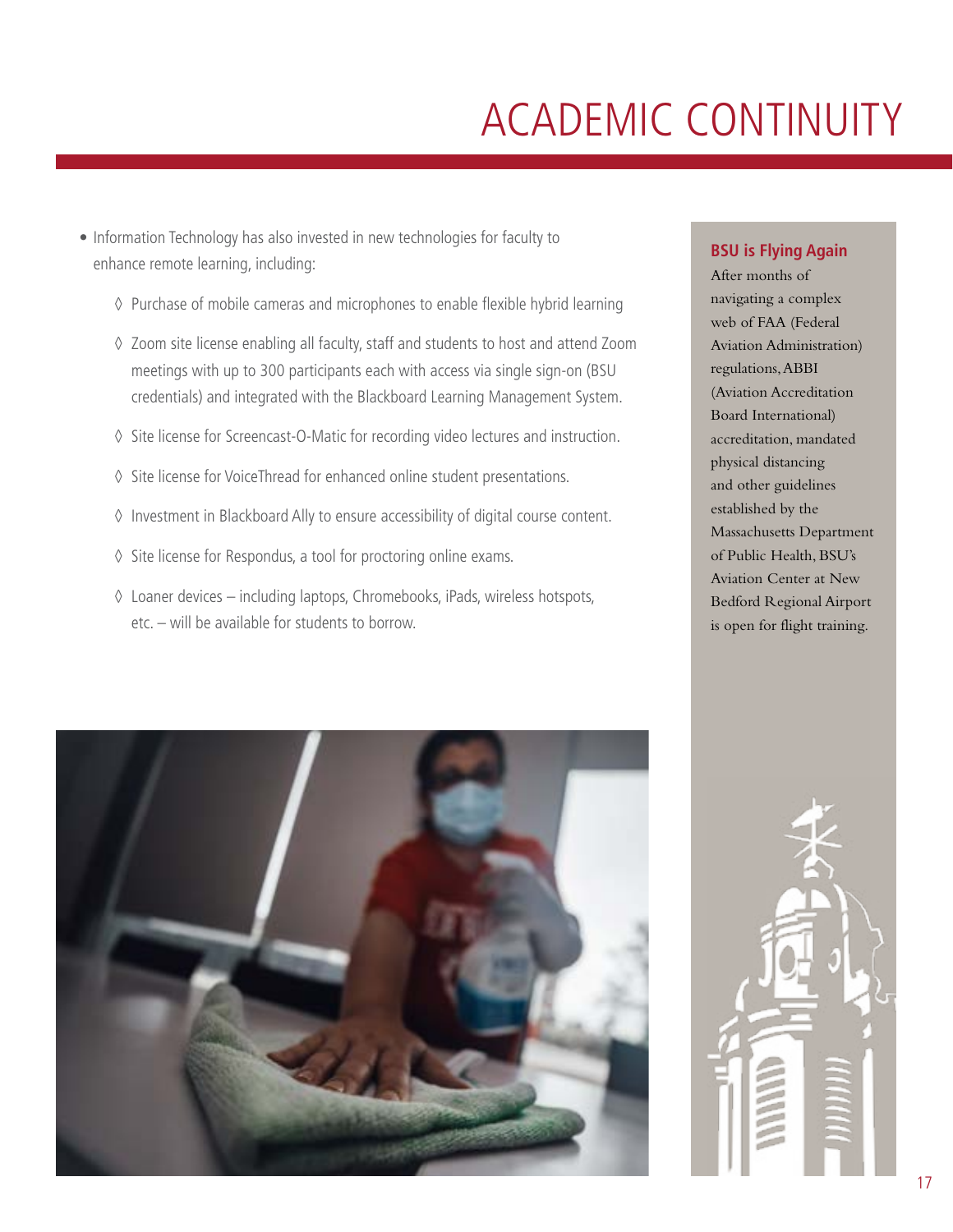## ACADEMIC CONTINUITY

#### Research

- Adopt a reservation process/service for student lab time and studios for research, creative endeavors, and course work.
- Connect Card access will help ensure safe and controlled access to spaces and areas that are integral to pedagogy and curriculum.
- Research teams in the sciences will ensure safe distancing in all lab spaces, recognizing that only a limited number of students may be able to work in a research lab at any one time.
- Use of studio arts labs must promote progression to degree for both undergraduates and graduates and will need to allow for proper social distancing.

#### Advising

- Advising students remotely will continue to be the dominant mode of faculty advising since most faculty offices are too small to ensure social distancing.
- Faculty were generally successful in advising their students remotely during the spring semester using online tools and techniques.
- A full semester of successful advising will require new approaches, flexibility and resources.
- The Academic Achievement Center will continue to provide many of its services remotely until physical distancing is no longer required and the space will be reconfigured to establish safe traffic flow and testing spaces.

#### Professional Development

• Nearly 250 BSU faculty and librarians have participated in professional development aimed at supporting and improving remote instruction through the Online Teaching Institute offered in collaboration with BSU's College of Continuing Studies, the Office of Teaching and Learning, and the Teaching and Technology Center.

#### Global Engagement

• All study-abroad programming and foreign travel is canceled through December 31, 2020; decisions about Spring 2021 will be determined at a later date.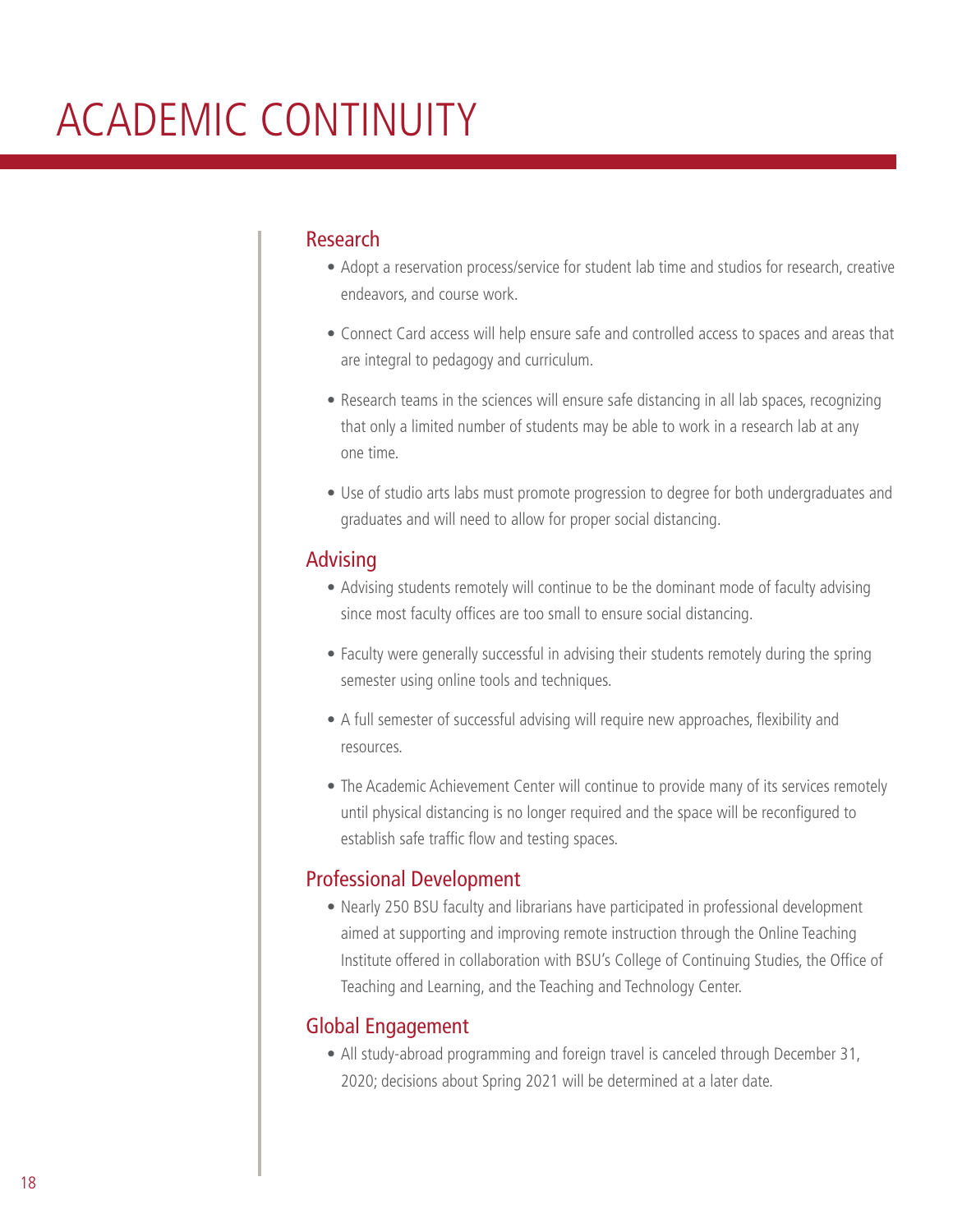### STUDENT LIFE/RESIDENCE LIFE

<span id="page-20-0"></span>

### STUDENT LIFE

The Student Life Subcommittee developed plans, strategies and guidance for managing the social and emotional transition of new and returning students to BSU. Specifically, the subcommittee explored student life issues such as providing safe access to essentials including student programming, services, support and well-being programs.

Four working groups were formed within the subcommittee – Residence Life; Enrollment Management and Transitions; Student Development, Support and Success: and Peer-to-Peer Training and Support/Campus-wide Student events.

For all BSU students – new and returning – the Student Life Subcommittee recommends providing safe access to essential services, appropriately supporting off-campus and commuter students, and developing comprehensive, inclusive strategies for nonacademic student events to keep the campus safe.

Preserving as much of the BSU experience as is safely and responsibly possible, while being creative and innovative, was a key recommendation as the campus continues to develop clear protocols and communications for a smooth fall 2020 term that include: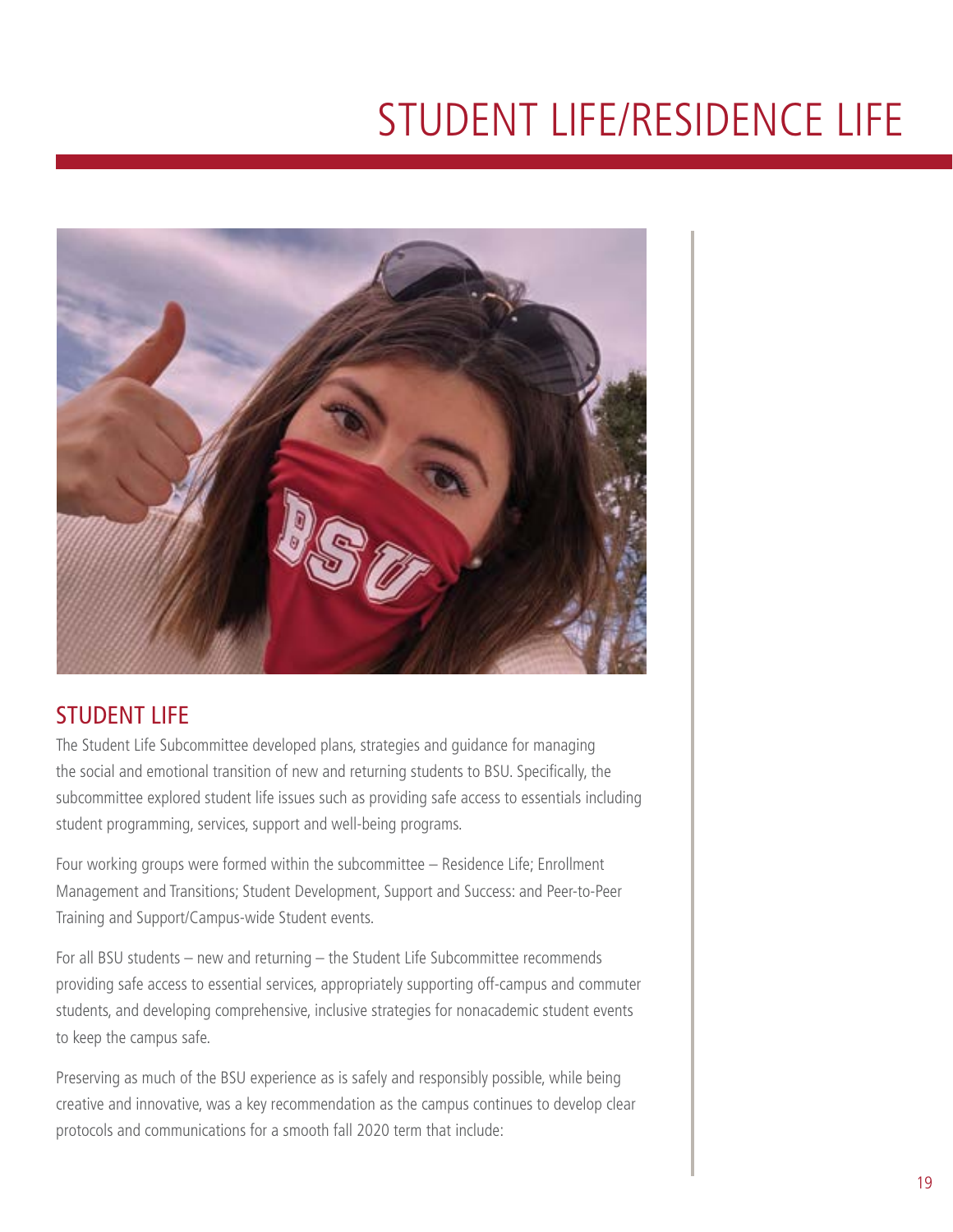### <span id="page-21-0"></span>RESIDENCE LIFE

- Communicate with prospective and returning students and families before the semester begins to explain and set expectations regarding a modified campus experience and environment for the fall, and perhaps longer.
- Emphasize BSU Values in communications to encourage BSU's inclusive, diverse, supportive community.
- Provide a clear understanding for how students can safely and successfully pursue their education.
- Encourage students and employees to hold one another accountable to meet expectations for public health and safety both within the BSU community and other communities with which students engage.
- Provide education and training for students in new and modified health risk mitigation practices.

#### Residence Life Working Group

The Residence Life Working Group was charged with examining occupancy options and setting the number of students that would be permitted to live on campus with established physical distancing, access to restrooms and space for isolation/quarantine; establishing standards for residential communities that reinforce physical distancing and other best practices for keeping the BSU community safe; refining guest policies; and developing comprehensive recommendations, plans and other strategies for nonacademic student events in the residence halls to keep students and the campus safe.

In the fall, BSU will open all residence halls on campus. We will allow for single and double occupancy but are eliminating all triple and quad living, while making available additional single rooms for students who prefer to live alone until a COVID-19 vaccine has been developed. Even with the reopening of residence halls, we expect no more than one-third of our total student population to be present on campus at any one time.

The university is working to ensure all students who wish to live on campus can be accommodated. In the event there is insufficient residential space on campus, BSU is even contracting with hotels close to campus to provide fully equipped double occupancy suites with full kitchens and bathrooms for students at the same cost of a student apartment. BSU also has set aside 48 rooms on campus in the event we need to isolate or quarantine a student or students for a two-week period.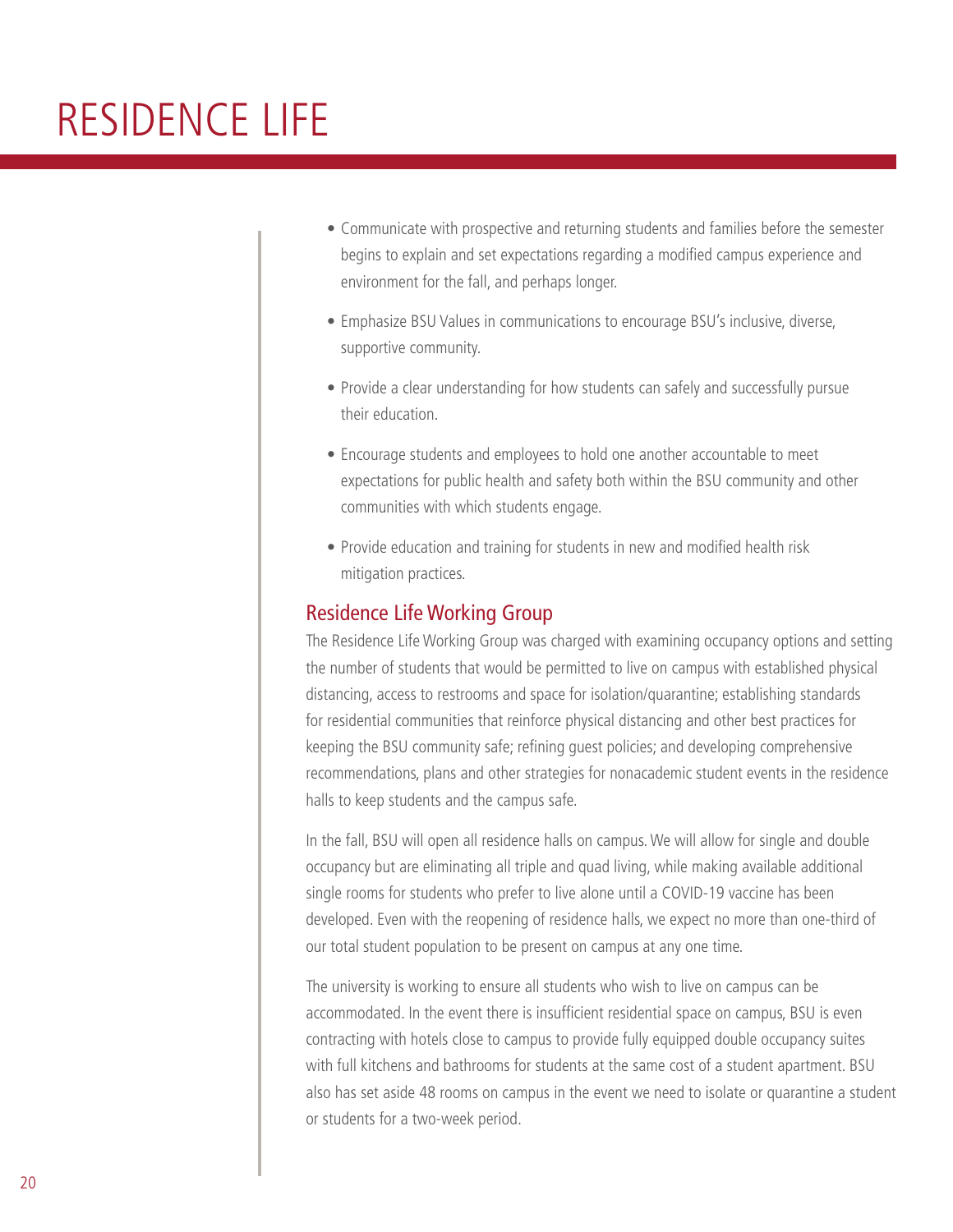### RESIDENCE LIFE

While conditions remain uncertain – and barring a second major surge of the pandemic in the Commonwealth of Massachusetts – BSU is planning to fully open its residence halls for the spring 2021 semester and will guarantee on-campus housing for all students who wish to live on campus.

BSU has been able to move in this direction because the university is implementing a robust testing system in partnership with the renowned Broad Institute at Harvard and MIT to allow for the regular surveillance (symptomatic and non-symptomatic) testing of students, faculty, librarians and staff attending classes, studying, working and living on campus. All resident students will be tested upon arriving at BSU for move-in days and every two weeks thereafter. Testing will be made available to commuter students, faculty, librarians and staff who are physically on campus. Coupled with strong contact tracing processes and procedures, such testing provides the best approach for limiting the transmission of the virus and mitigating the effects of COVID-19.

After Thanksgiving, BSU will move all classes fully online, although at this time we plan to continue to allow students to occupy the residence halls until the end of the fall semester.

#### **Dining Changes**

BSU's food service provider, Sodexo has developed an extensive safe return plan developed for Bridgewater State University based on far-reaching global experience of managing food preparation and delivery in a way that protects students and food service staff. Sodexo has adopted six-foot kitchen configurations that allow for social distancing of food preparation staff. They have shifted to grab-and-go delivery of meals and have eliminated buffet-style dining options. Dining hall tables have been distanced for safety and a reservation system has been established to ensure that dining halls are not overcrowded. Sodexo will have additional staff in the dining areas to ensure students are sanitizing their hands and wearing face masks upon entry and to answer any questions. They will use one-way entry and separate egress from the dining halls. Sodexo is also looking at additional options beyond the traditional dining experience, including the use of food trucks. This fall we plan to debut a new robot delivery system that will bring food right to a student's residence hall for safe and secure pick-up. Sodexo will continue to cater to the specific dietary needs of our students, providing healthy options. The new vending program will also provide a broader array of healthy options for students to access. Sodexo employees continue to receive training to sanitize high-contact service areas multiple times a day, keep a safe distance during deliveries, wear gloves, wash hands, and wear face coverings in the kitchen and serving areas.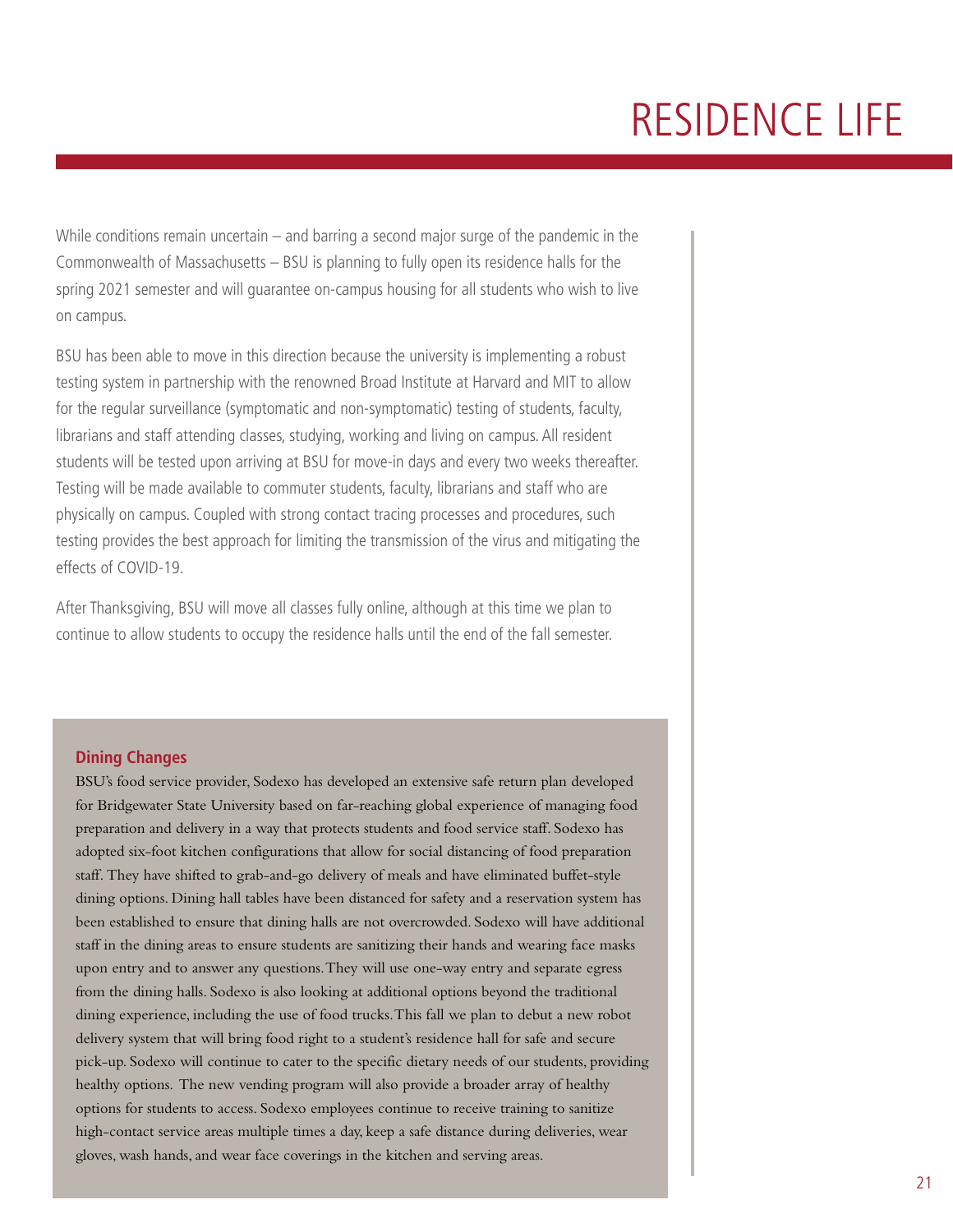### RESIDENCE LIFE

Living on campus comes with certain responsibilities and obligations, which have been put in place to protect you and your fellow students, faculty, librarians and staff. We expect students living and studying on campus to follow these public health practices limiting the transmission of the virus:

- Maintaining physical distancing of six feet;
- Wearing masks or face coverings at all times except when in their residence hall room or when eating in one of our dining halls;
- Submitting to regular testing. BSU has developed a testing protocol (tests are not invasive) and all resident students will be required to be tested upon first arriving at BSU and every two weeks thereafter. Testing will be available to commuter students but not required.
- Limiting social gatherings to no more than 10 people, based upon Governor Baker's current guidance;
- Assisting with tracing procedures; and
- Agreeing to BSU's Code of Public Health Pledge.

The group also forwarded its considerations and recommendations on the following topics:

- Prioritize academic needs for housing.
- Prepare residence halls for safety following national guidelines and principles and Commonwealth of Massachusetts best practices.
- Collaborate with pertinent campus offices on processes and policies.
- Solidify student staffing needs.
- Assess the residential security plan.
- Provide training and information for residential students and staff.
- Establish clear requirements or expectations of residential students.
- Modify student move-in/move-out, check-out plans.
- Communicate to family the procedures that BSU will follow should an outbreak occur.
- BSU will modify residence hall agreements to include language regarding testing, wearing of masks, hygiene, etc.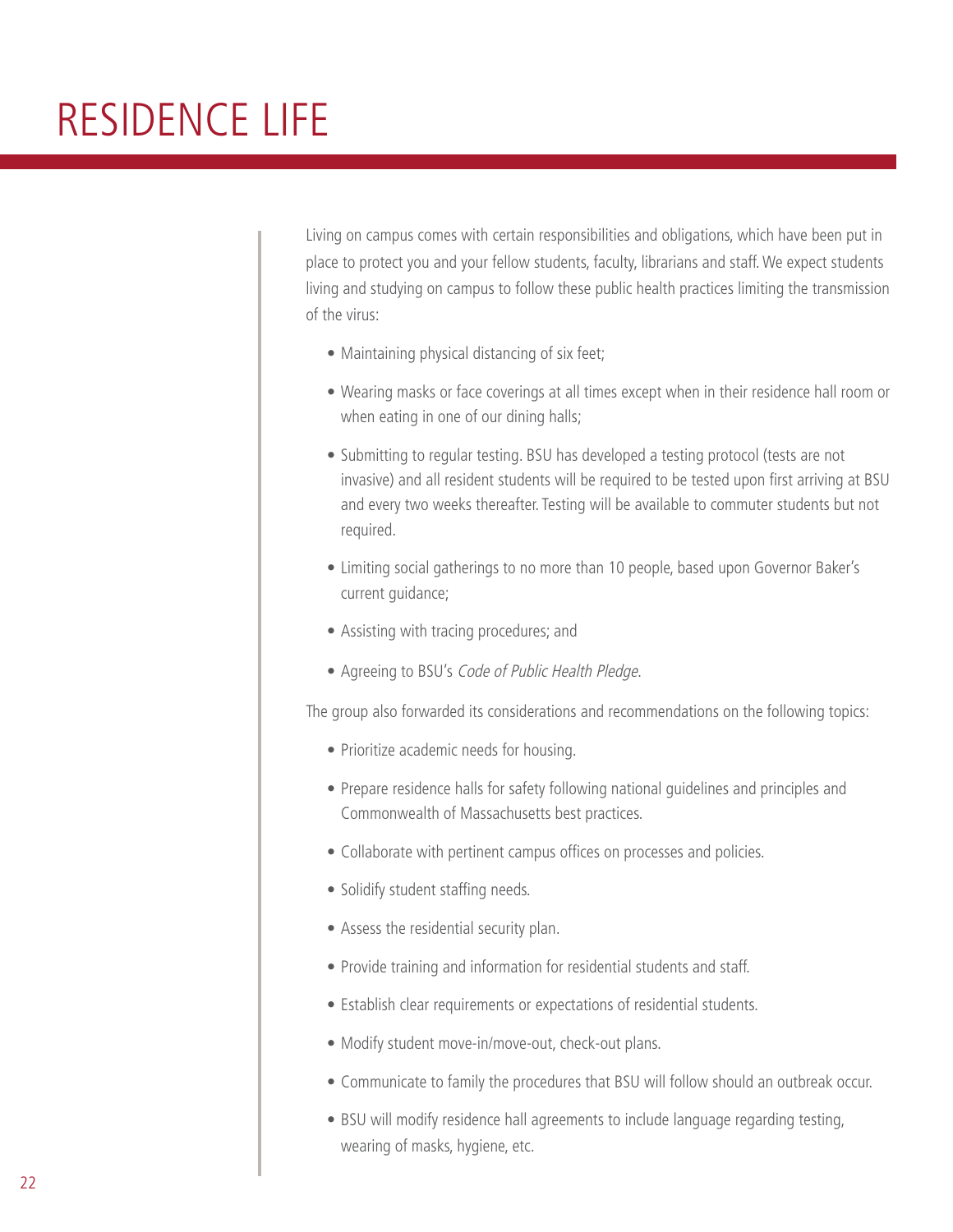### <span id="page-24-0"></span>ENROLLMENT MANAGEMENT & TRANSITIONS

#### Enrollment Management & Transitions

Charged with supporting new and returning students with caring enrollment transition services and practices through the offices of Admission, Transfer Services and Financial Aid and during Orientation, this group has altered its communication with prospective and returning students and families to explain and set expectations regarding a modified campus experience and environment for the fall.

All orientation sessions for new students, families and transfer students have moved online while recruitment activities will be determined by new limitations placed on the size of events. Campus visits by prospective students and their families as well as visits to Financial Aid and Transfer Services will remain by appointment only until further notice.

Transfer Services is providing all of its services remotely as well as remote advising for community college partners and transfer workshops.

Federal Work Study (FWS) would be available to students who are able to work on campus and are enrolled in at least 6 credits. BSU has \$3.4 million in its COVID Financial Aid Student Emergency Fund to assist students with last-minute adjustments and/or who are experiencing hardships. BSU is also providing an additional \$500,000 to local financial aid funding next year and is waiving parking fees for commuter students for the fall semester.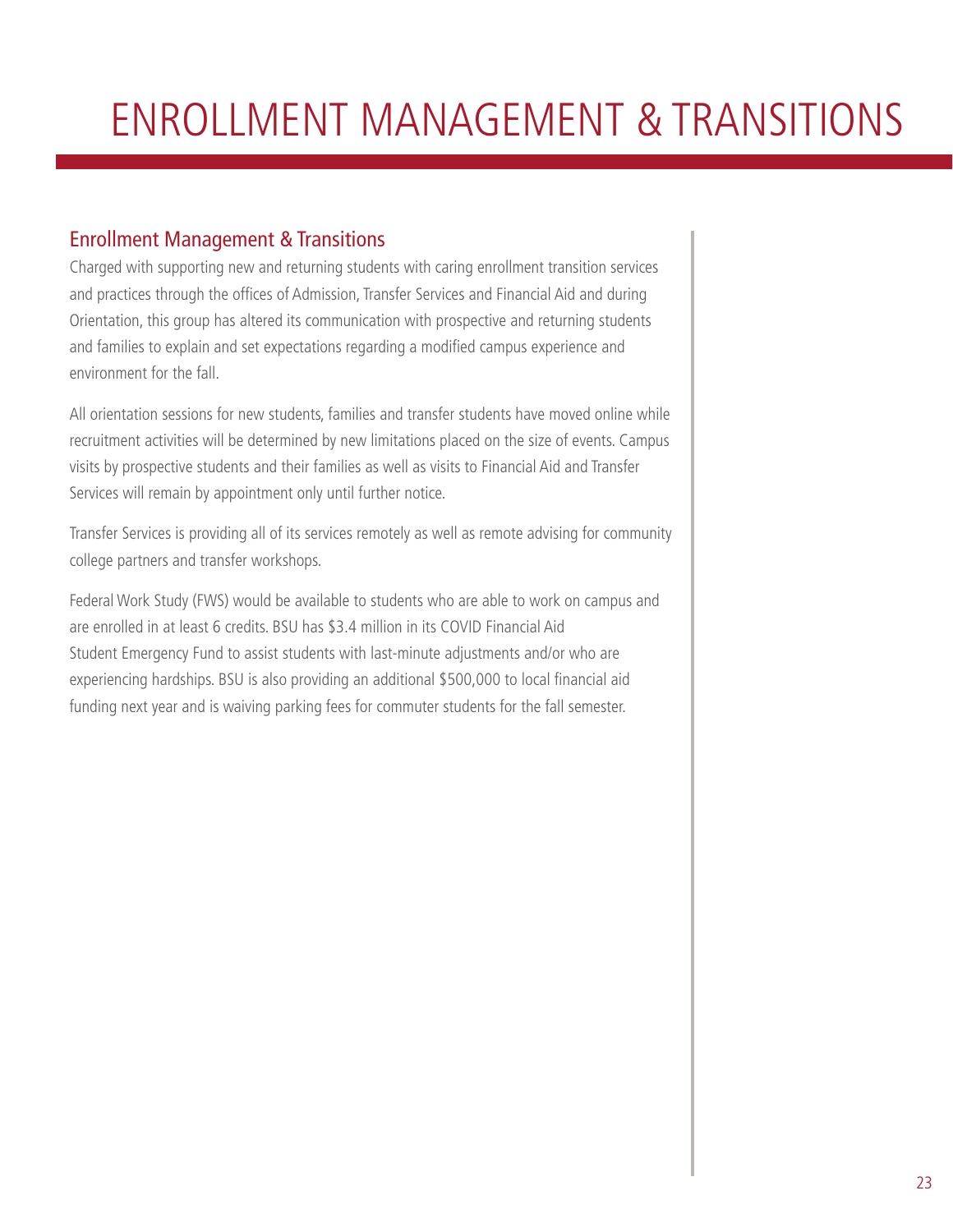#### <span id="page-25-0"></span>Student Development, Support & Success

Charged with making suggestions that support student success for new and returning students, the group recommended caring, inclusive and safe access to essential student services, student programming, student support and well-being programs.

Where possible, the university will use best practices of Trauma Informed Care/Response with planning, strategizing and training to support a safe transition back to campus. The group recommended determining which departments/services can be provided 100 percent via online/virtual delivery and secure virtual setup of these offices; in-person services necessary for the on-campus population such as wellness; and communicating available resources and how students can access them.

The university will offer the same level of care to promote diversity and inclusion in its in-person services and spaces and translate service models and programming in a virtual learning and engagement environment.

### Peer-to-Peer Training and Support/Campus-Wide Student Events

This group was charged with developing a comprehensive set of recommendations, plans and strategies for effective trainings and programs to use positive student peer-to-peer influence to promote successful physical distancing, wearing of facial coverings and effective contact tracing – inclusive of supporting BSU Values – to keep the campus safe.

Recommendations call for identifying student leaders who can be trained as peer influencers prior to returning to campus that would empower students to translate any messaging they receive creatively and in their own voice for broader impact and appeal to individuals in the community. Public service announcements (PSAs) with school spirit and influencers should be developed to ensure clear, concise and consistent messaging.

Life with COVID-19 is constantly changing and continues to impact everyone in the BSU community. As life with the virus evolves, everyone must be flexible in adapting to the inevitable changes that will happen over the course of the fall 2020 semester. BSU remains committed to providing safe living, learning and office spaces for all students, faculty, librarians and staff and that has never been more important than it is now.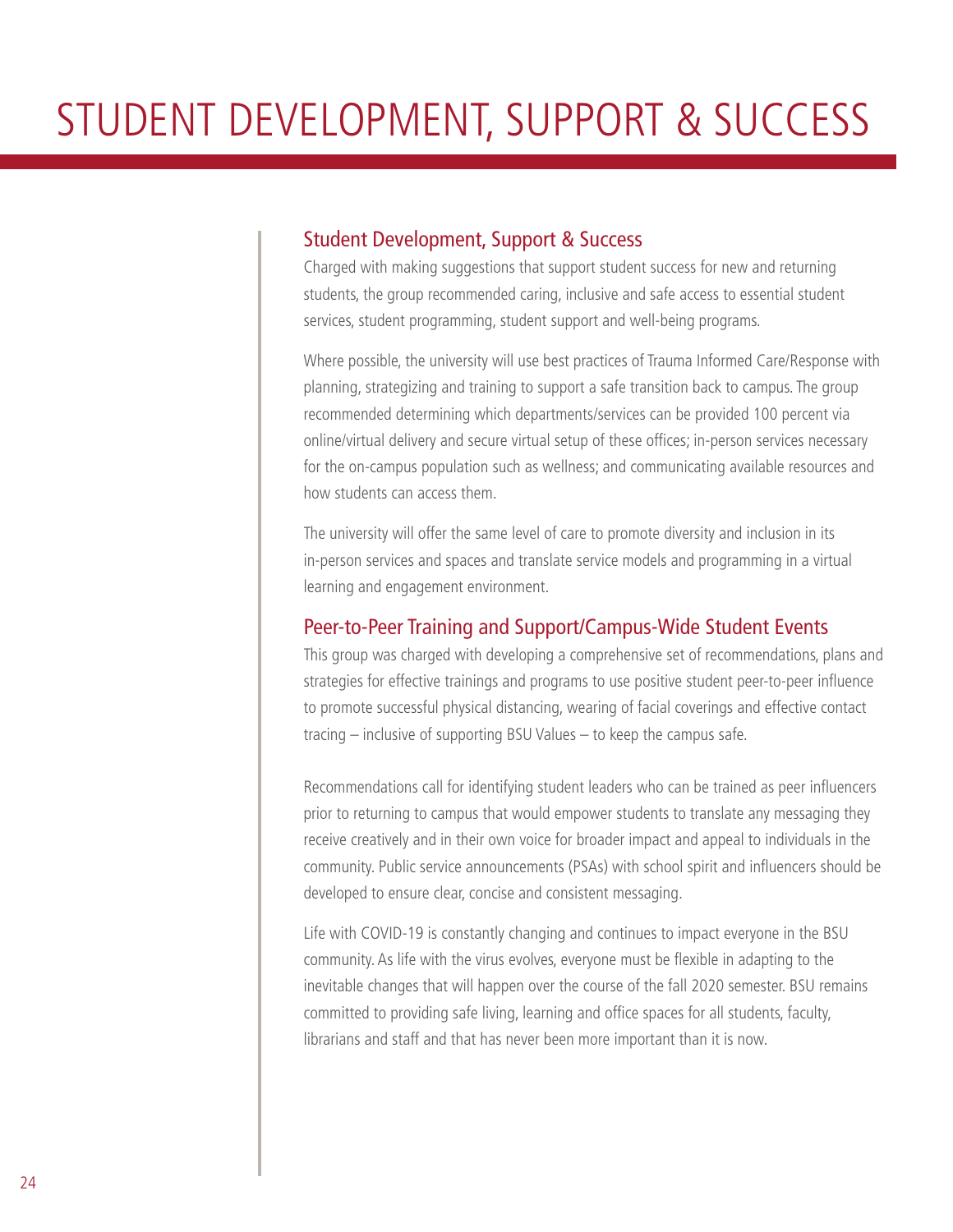## STUDENT CHECKLIST

- <span id="page-26-0"></span>√ Use your Connect Card for all building access (contact tracing)
- √ Be prepared for online and blended learning
- √ Participate in virtual return-to-campus training
- √ Communication matters! Read BSU email and check [bridgew.edu/COVID-19](http://bridgew.edu/COVID-19) for regular updates
- √ Keep list of resources available for use
- $\sqrt{\phantom{a}}$  Practice three major components of safety regular handwashing, physical distancing and wearing a face covering
- √ Attend peer-to-peer events whenever possible
- √ Need academic assistance? Don't wait, contact [academicachievement@bridgew.edu](mailto:academicachievement%40bridgew.edu?subject=)
- $\sqrt{\phantom{a}}$  Know expectations for living on campus
- √ Pay attention to campus signage and BSU social media for latest updates
- √ Access PPE stations across campus as needed
- $\sqrt{\phantom{a}}$  Use designated spaces for study when on campus
- $\sqrt{\phantom{a}}$  Request in-person advising in advance to ensure safety
- $\sqrt{\phantom{a}}$  Safety comes in low numbers watch group size
- $\sqrt{\phantom{a}}$  Follow established guidelines across campus for the bookstore, library, transit and dining halls
- $\sqrt{\phantom{a}}$  Adhere to spectator guidelines when attending athletic events, although it is unlikely spectators will be permitted for fall sports
- √ Try hosting a virtual gathering/event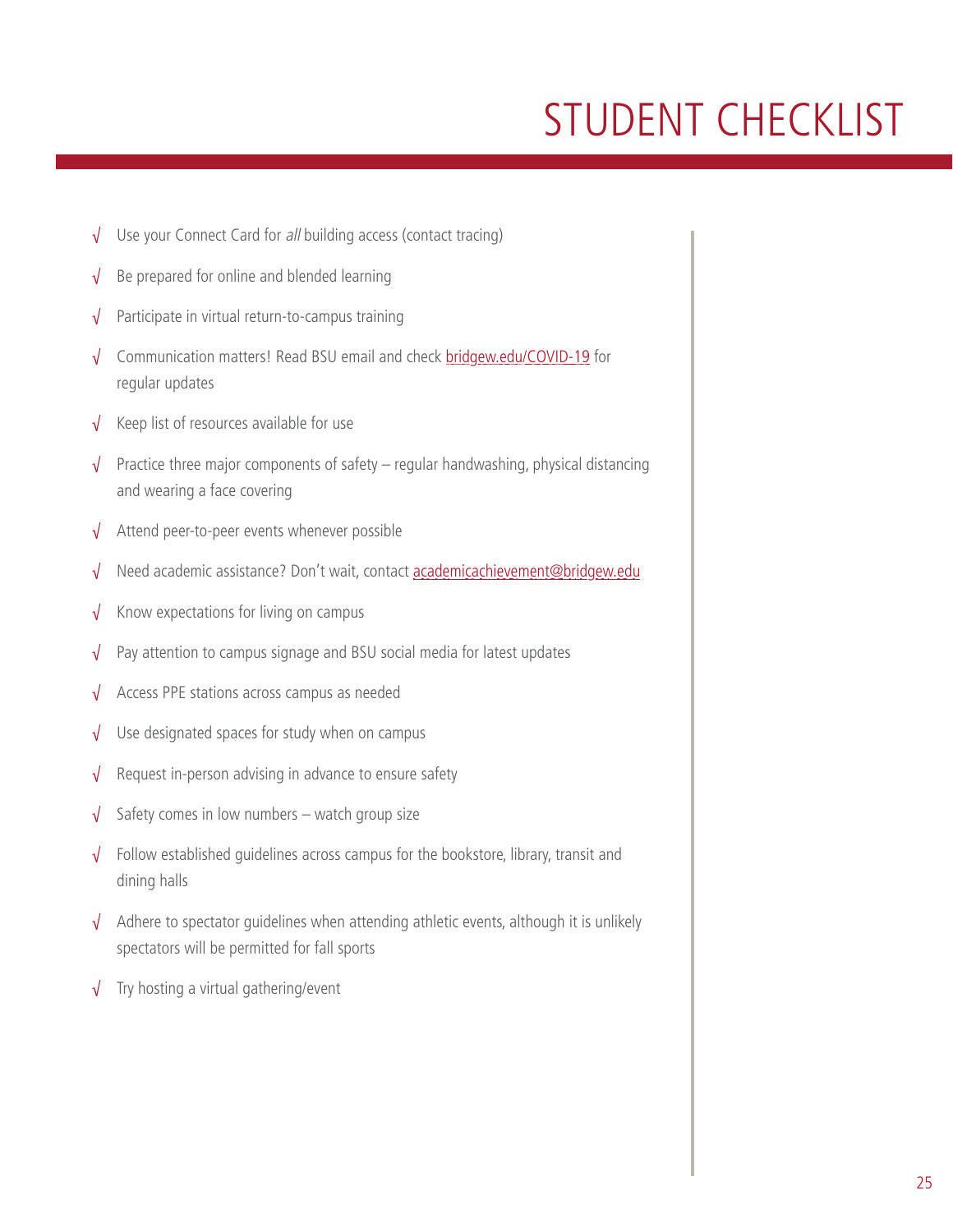### <span id="page-27-0"></span>EXTERNAL COMMUNITY OUTREACH



### EXTERNAL COMMUNITY OUTREACH

The External Community Outreach Subcommittee recommended that the university reinforce its commitment to provide educational opportunity and to act as an economic catalyst in the region during the COVID-19 pandemic, stressing the need to strengthen regional partnerships in PreK-12 education, and relationships with the nonprofit sector and business community.

In addition to the subcommittee, a working group focused attention on student placements that include internships, student teaching, social work field placement, etc. Discussions also included liability, safety, PreK-12, privacy and security.

BSU's enduring relationship with PreK-12 school districts in the region, in addition to its commitment to non-traditional learners, could be enhanced by expanding dual enrollment and early college programs; providing online training for teachers; enhancing the Bridgewater-Raynham School District Partnership; promoting the university's online art collection as resource for teaching; and continuing Senior College.

Themes that emerged from both groups included safety, communication/reputation, creating a welcoming environment, BSU as an integral member of the larger community, preparation and partnerships.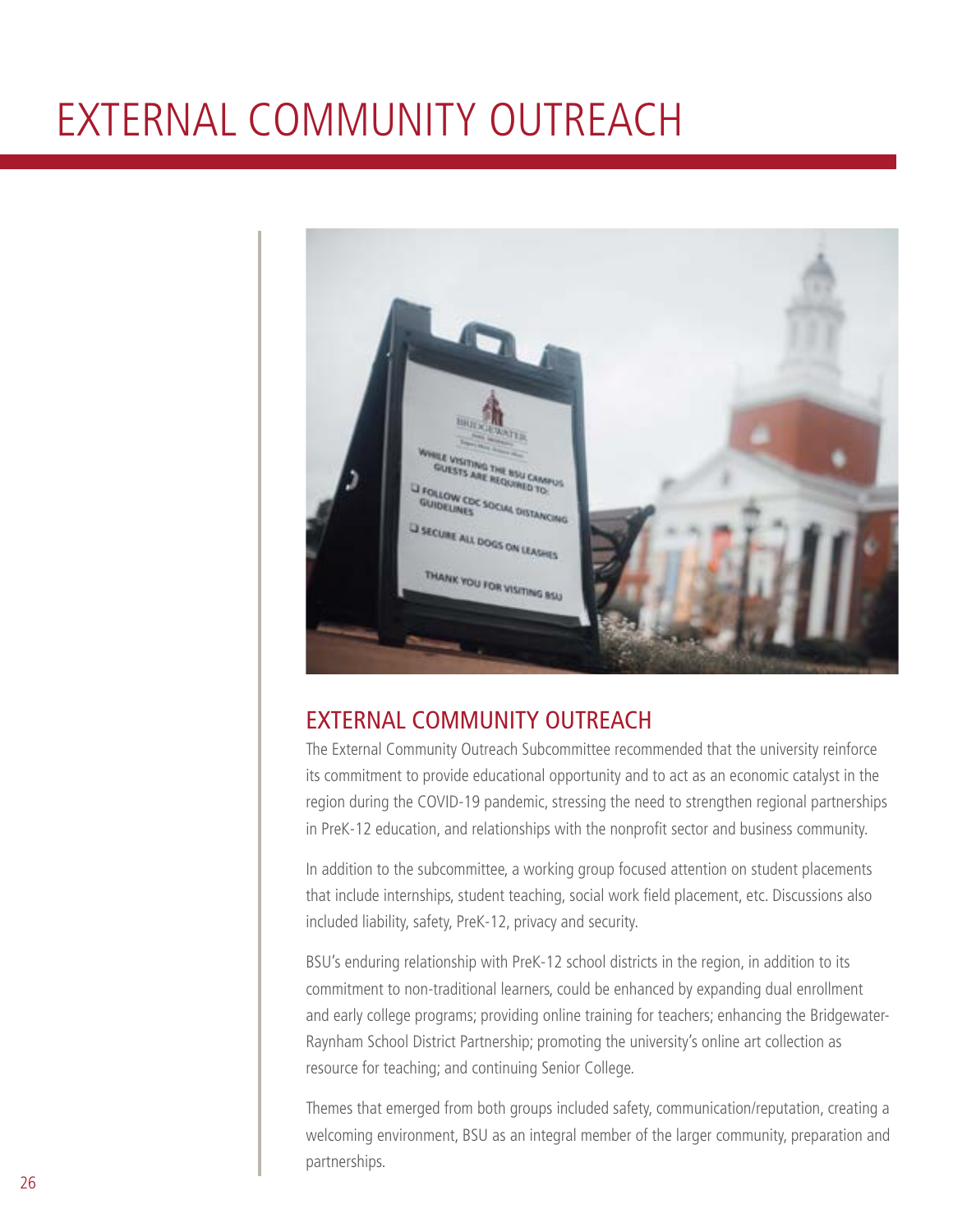## EXTERNAL PARTNERS CHECKLIST

- <span id="page-28-0"></span> $\sqrt{\phantom{a}}$  Determine when BSU is able to have external visitors return to campus safely and create a protocol that is shared prior to visiting to establish expectations
- $\sqrt{\phantom{a}}$  Post BSU plans for repopulating campus on external facing website and share with Town of Bridgewater to post on their website
- $\sqrt{\phantom{a}}$  Create sustainable relationships with nonprofits by researching internship opportunities, offering useful webinars, promoting career opportunities, working with Bridgewater Senior Center, providing IT support
- √ Support/partner with businesses to revitalize manufacturing in Southeastern Massachusetts, providing faculty experts on logistics, business planning, retraining and reprogramming the economy
- √ Partner on grants to help foster logistics, supply chain operations
- √ Revitalize the Center for Entrepreneurship
- √ Work with small businesses as they maneuver through the CARES Act and banking regulations
- √ Partner with Chambers of Commerce as a regional business-to-business resource
- √ Coordinate contact tracing efforts with the Town of Bridgewater Board of Health